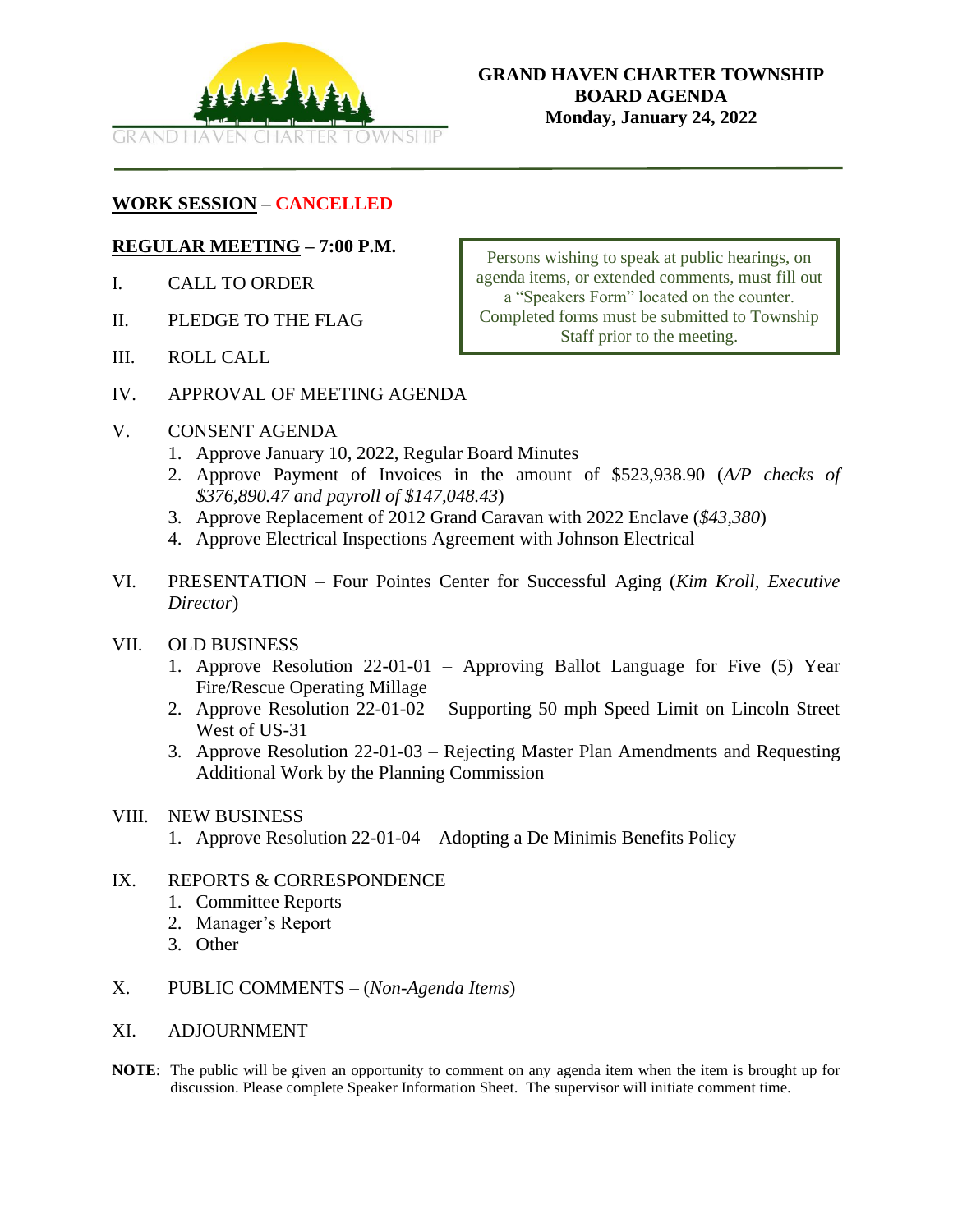## **GRAND HAVEN CHARTER TOWNSHIP BOARD MONDAY, JANUARY 10, 2022**

### **REGULAR MEETING**

## I. CALL TO ORDER Supervisor Reenders called the regular meeting of the Grand Haven Charter Township Board to order at 7:00 p.m.

#### II. PLEDGE TO THE FLAG

#### III. ROLL CALL

**Board members present:** Larsen, Kieft, Behm, Redick, Wagenmaker, Meeusen, Reenders

## **Board members absent:**

Also present was Manager Cargo, Fire/Rescue Chief Sipe, Senior Planner Thibault, and Associate Planner Hoisington.

### IV. APPROVAL OF MEETING AGENDA

**Motion** by Trustee Meeusen and seconded by Trustee Wagenmaker to approve the meeting agenda. **Which motion carried**.

## V. APPROVAL OF CONSENT AGENDA

- 1. Approve December 13, 2021, Regular Board Minutes
- 2. Approve Payment of Invoices in the amount of \$428,796.68 (*A/P checks of \$220,906.68 and payroll of \$207,890.00*)

**Motion** by Treasurer Kieft and seconded by Trustee Meeusen to approve the items listed on the Consent Agenda. **Which motion carried**.

#### VI. OLD BUSINESS

1. Discussion was held on scheduling the millage renewal election for the Fire/Rescue Operating Millage. The Board instructed staff to prepare the resolution scheduling the millage renewal election for the May school election, which can be adopted at the January 24<sup>th</sup> Board meeting.

#### VII. NEW BUSINESS

- 1. Discussion was held on lowering the speed limit on Lincoln Street west of US-31 from the current 55 mph speed limit (*i.e., unposted*) to the proposed 50-mph posted speed limit. The Board instructed staff to prepare a resolution supporting the 50-mph speed limit which can be adopted at the January  $24<sup>th</sup>$  Board meeting.
- 2. Supervisor Reenders noted that some organizations wanted to request that the Master Plan amendments be rejected due to certain development projects that arose after the Planning Commission′s recommendation. Comments from the public included the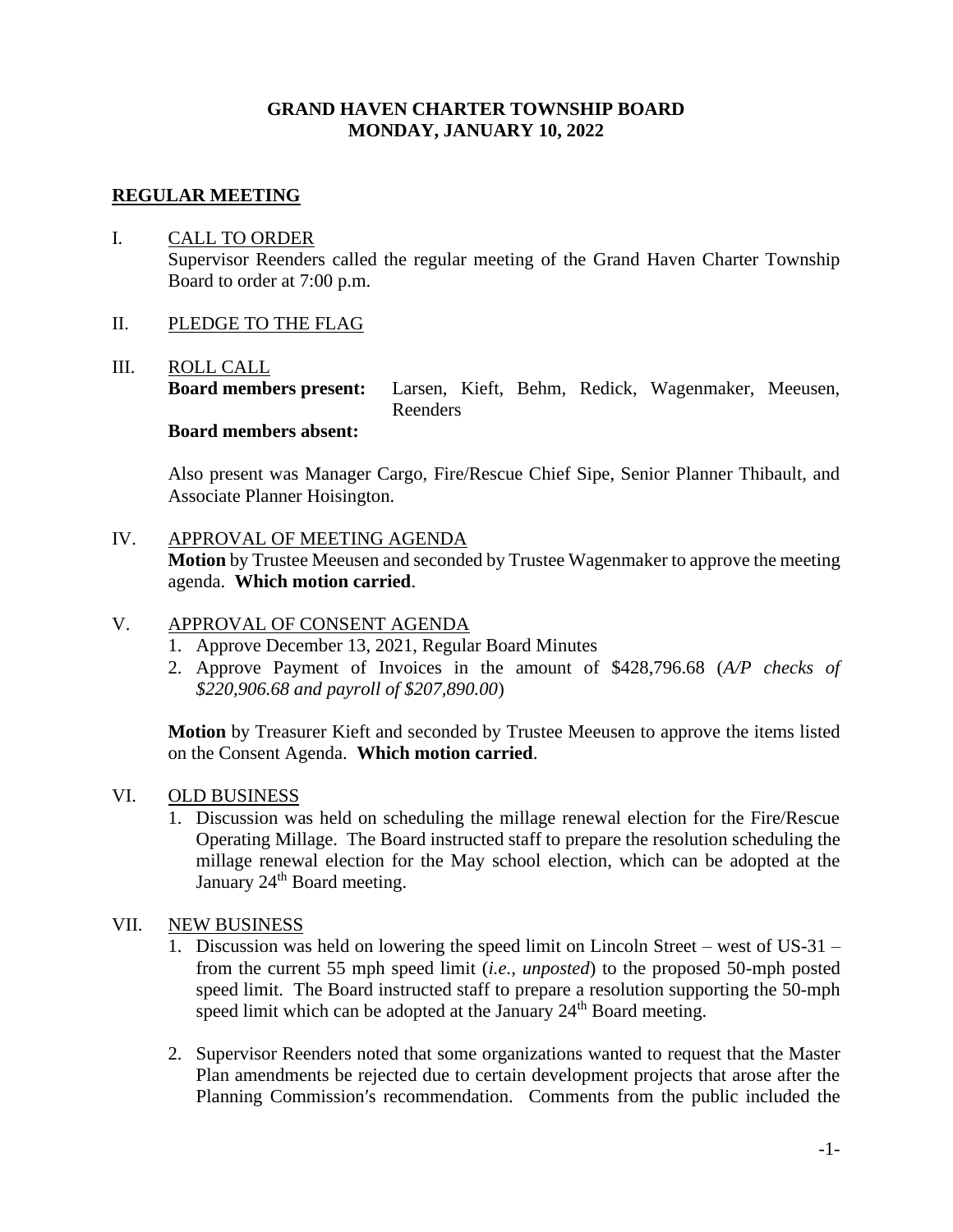## following:

- a. The Redstone group (*i.e., David Stebbins*) discussed their proposal to develop a mix-use residential development near M-45 and US-31 with  $500\pm$  units and requested that the proposed Master Plan Amendment be rejected and returned to the Planning Commission to allow for consideration of their development plans.
- b. Coach Road Capital (*i.e., Terry Nash*) discussed their proposal to expand the Lakeshore Flats apartment complex and requested that the proposed Master Plan Amendment be rejected and returned to the Planning Commission to allow for consideration of their development plans.
- c. Jost International (*i.e., Lee Brace*) discussed their proposal to expand their facility near Hayes Street and 168th Avenue and requested that the proposed Master Plan Amendment be rejected and returned to the Planning Commission to allow for consideration of their development plans.
- d. Joe Cech III (*14206 168th Avenue*) noted that his family has worked with Jost International and supports expanding the Industrial Master Plan designation north of the Vincent Drain.
- e. Chamber Economic Development Director Elizabeth Butler noted the Chambers support for further amendments to the Master Plan to accommodate the Jost International expansion.
- f. Chamber of Commerce President Joy Gaasch noted the Chambers support for further amendments to the Master Plan to accommodate the proposed housing projects and stated that the Housing Next project projects a need of 829 additional rental units for this region and 2,145 additional "for sale" units over the next four years.
- g. Trustee Wagenmaker noted that he supported consideration of changing some of the Rural Preserve Master Plan designations to Rural Residential. Staff noted that Rural Residential designations do require some minimal infrastructure.

The Board instructed staff to prepare a resolution to reject the Master Plan amendments and to include reasons for the rejection to allow the Planning Commission to consider the aforementioned.

3. **Motion** by Clerk Larsen supported by Trustee Redick to conditionally approve the Platted Lot Division for 15596 Mercury Drive with current Parcel No. 70-03-35-199- 015, based on the application meeting the requirements and standards set forth by the Grand Haven Charter Township Subdivision Control Ordinance and Zoning Ordinance. Approval is conditioned upon any future residential dwellings that shall connect to municipal water. **Which motion carried**.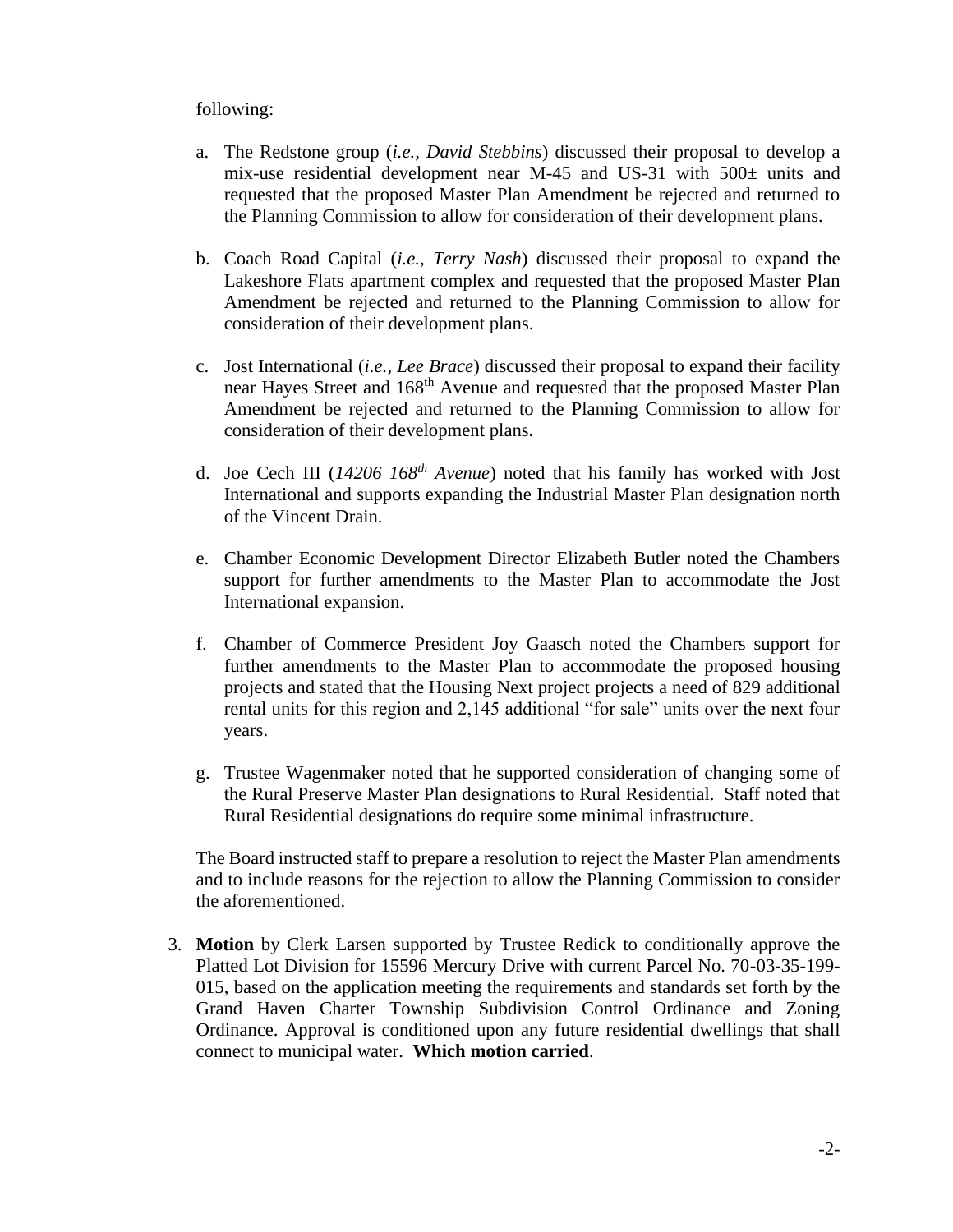## VIII. REPORTS AND CORESPONDENCE

- a. Committee Reports
	- i. Clerk Larsen noted that the Personnel Committee will be meeting on January 19<sup>th</sup>.
	- ii. Trustee Behm noted that the Public Safety Committee will be meeting on January 12th .
- b. Manager's Report
	- i. 2021 Project List Year End Update
	- ii. 2021 Fourth Quarter Fire/Rescue Report
	- iii. December Building Report
	- iv. December Enforcement Report
	- v. December Public Services Report
	- vi. November Legal Review
- c. Others None.
- IX. PUBLIC COMMENTS None.
- X. ADJOURNMENT

**Motion** by Clerk Larsen and seconded by Trustee Behm to adjourn the meeting at 7:52 p.m. **Which motion carried**

Respectfully Submitted,

Laurie Larse

Laurie Larsen Grand Haven Charter Township Clerk

Mark Reenders Grand Haven Charter Township Supervisor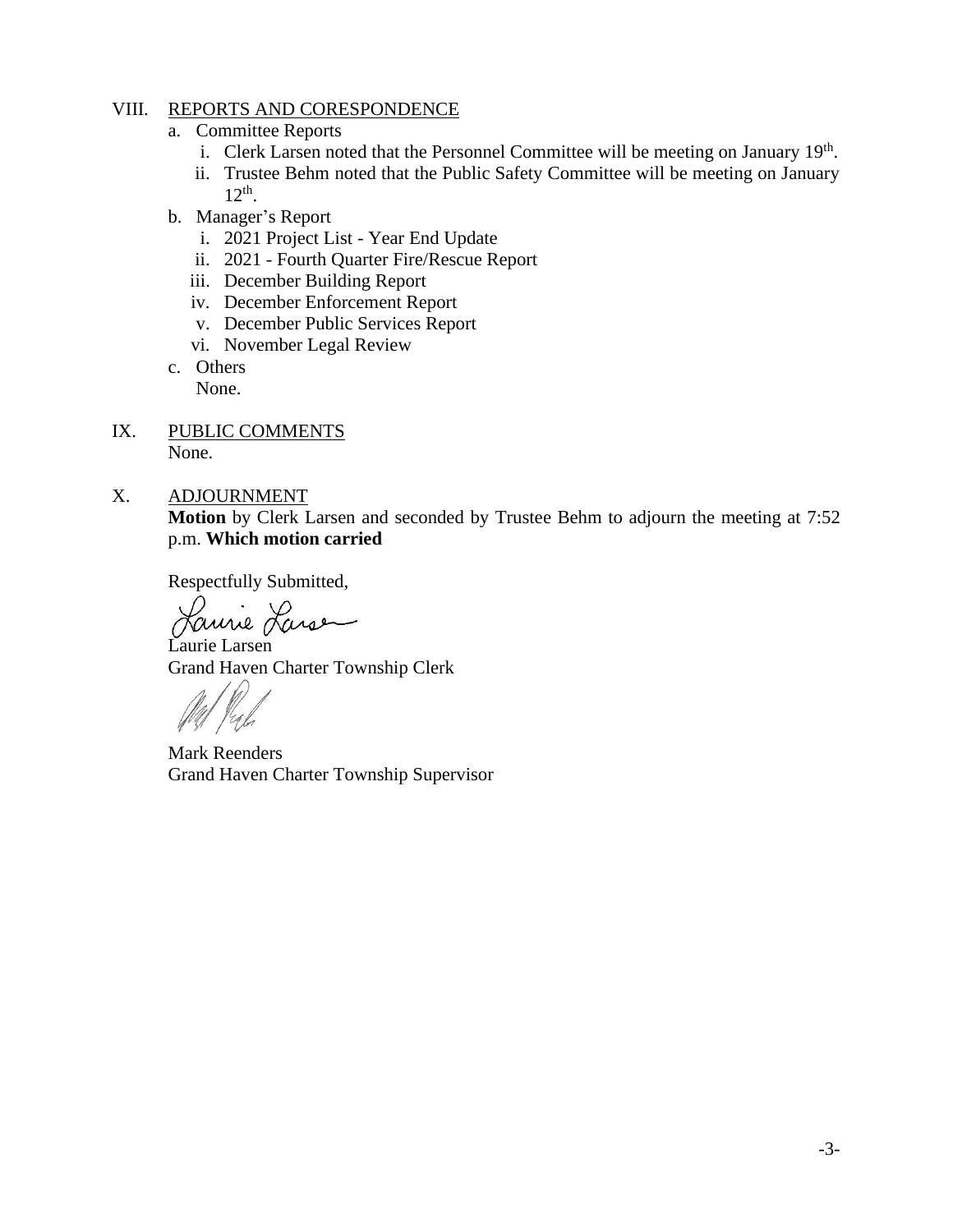

# INTER-OFFICE MEMO

DATE: January 20, 2022

TO: Township Board

FROM: Chappell/Cargo

SUBJECT: Replacement of 2012 Grand Caravan

As you may recall, the FY2022 Budget contained **\$40k** for the replacement of the 2012 Dodge Grand Caravan. Unfortunately, neither Dodge nor Chrysler are manufacturing "mini-vans" except for the Pacifica … which is more expensive than the proposed Buick Enclave. Further, Cargo did not want the Tahoe because this vehicle is both too large for his needs and more expensive.

Therefore, staff determined that the 2022 Enclave through the State Purchasing Program would be the most appropriate replacement. Unfortunately, the state bid on the base model of the Enclave increased↑ by \$2,143 since the budget was adopted in November – from \$38,009 for the base vehicle to **\$40,105**.

The purchase would be through Todd Wenzel Buick of Westland – which is the same dealer used to purchase the two (2) Tahoes last year. (*A quote was sought from the local dealer, who noted that they could not compete with the state bid – and provided a price estimate of \$50k+*.)

Cargo did request that two safety features be added to the base model. These included:

- $\checkmark$  All Wheel Drive @ \$1,908
- $\checkmark$  A surround camera vision  $\omega$  \$1,320

Both of these options could be excluded if the Board does not want these features. With these two additions, the purchase price would be **\$43,380**.

If approved, deliver would likely be about April (*i.e., 10 weeks*). Further, the 2012 Grand Caravan will be sold through Miedema Auctions at an expected price of about \$5,500±.

If the Board supports the purchase, the following motion can be offered:

## **Move to authorize the purchase of a 2022 Buick Enclave through the State Purchasing Program at a price of \$43,380 and the sale of a 2012 Dodge Grand Caravan through Miedema Auctions.**

If you have any questions, please contact either Chappell or Cargo at your convenience.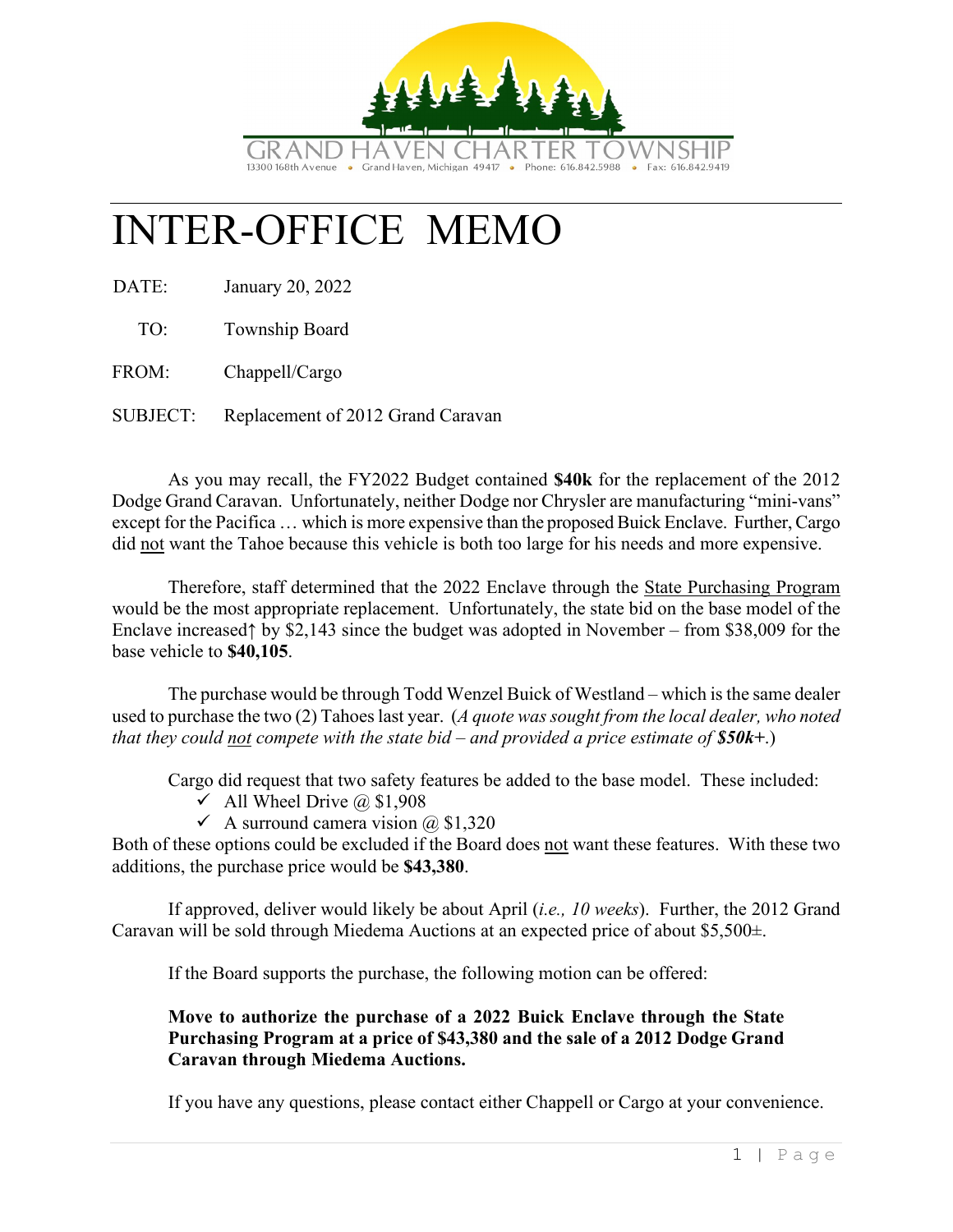

| TO:   | Township Board                                                          |
|-------|-------------------------------------------------------------------------|
| FROM: | Andrea Dumbrell, Human Resources Director                               |
| DATE: | January 19, 2022                                                        |
| RE:   | Contract for Electrical Permitting, Inspection and Enforcement Services |

From May of 2021 until December 2021, Paul Bierman, of Bierman Inspection Services, had been providing Grand Haven Charter Township with contracted electrical permitting, inspection, and enforcement services. During that time, Paul provided the staff, builders, and residents of the Township with excellent service; and we were saddened to hear of Paul's passing in December 2021.

In Paul's contract, he provided the Township with alternate inspectors to use, if ever he was unavailable to provide services. In January 2021, Township staff reached out to the first alternate, Jeff Johnson, to discuss completing the electrical inspection work for the Township.

JeffJohnson resides in Muskegon, has 24 years' experience as an electrician, and has been working full-time as an electrical inspector for approximately 6 years. Jeff's electrical inspector services, with the assistance of Joel Hosko, include work for: the City of Whitehall, City of North Muskegon, Dalton Township, Egelston Township, Fruitland Township, Holton Township, Laketon Township, Michigan Township Services of Michigan, Muskegon Township, Village of Lakewood Club, White Lake Authority, and White River Township. He also recently signed a contract with the City of Norton Shores to complete electrical inspection services for them.

Upon discussing a contract with Jeff, he is excited for this opportunity and is providing the proper licenses and insurance to complete the work. He also has successfully completed the background check; and building officials and builders in the West Michigan area speak highly of his work.

Jeff has agreed to keep the same \$50 cost per inspection that Paul Bierman and Gord Bosch charged the Township, so the only changes in the attached draft contract are the names of those doing the work.

The Administration and Building Official look forward to working with Jeff Johnson. Staff believe his knowledge and experience will be valuable assets to our area builders and the Township.

If the Board concurs with Administration's recommendation to contract with Jeff Johnson, the following motion could be offered for consideration:

## **Move to authorize Superintendent Cargo to execute a one-year Inspection Agreement with Jeff Johnson for Electrical Permitting, Inspection, and Enforcement Services, effective immediately.**

If you have any questions, please do not hesitate to contact Bill Cargo, Scott Corbat, or Andrea Dumbrell.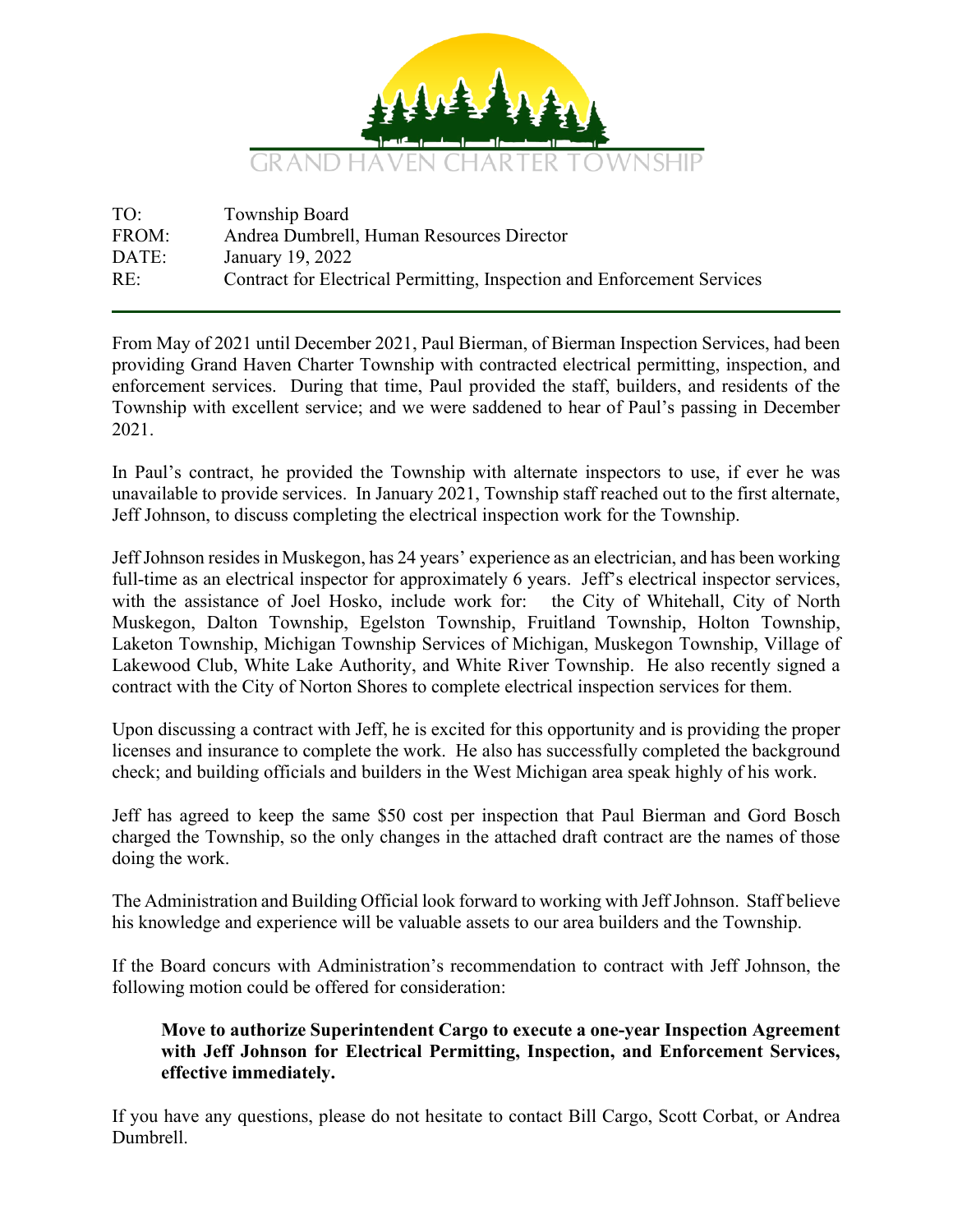## **CONTRACT**

THIS AGREEMENT is made the  $24<sup>th</sup>$  day of January 2022, by and between the following parties:

Charter Township of Grand Haven ("Township") 13300 168th Avenue Grand Haven, Michigan 49417 (616) 842-5988

and

Jeffery Johnson ("Johnson") d/b/a JJ's Electric Inc. 3565 Whispering Woods Drive Muskegon, MI, 49444 (231) 329-4465

#### **RECITALS**

A. The Township is a governmental subdivision that has elected to administer and enforce the Stille-DeRossett-Hale Single State Construction Code Act ("Act" - MCL 125.1501, et seq.) and the State Construction Code, including the Michigan Building Code, as adopted by the State of Michigan (the "Building Code"); the Michigan Mechanical Code, as adopted by the State of Michigan (the "Mechanical Code"); the Michigan Electrical Code, as adopted by the State of Michigan (the "Electrical Code"); and the Michigan Plumbing Code, as adopted by the State of Michigan (the "Plumbing Code"). Collectively, the Building Code, the Mechanical Code, the Electrical Code and the Plumbing Code are referred to as the "Codes."

B. Johnson is properly licensed and certified to perform electrical permitting, inspecting and enforcing services under the Codes, and is in the business of providing these services for governmental units in Michigan.

C. The Township desires to hire the services of Johnson to perform electrical code permitting, inspection and enforcement services for the Township's Community Development Department.

NOW, THEREFORE, the parties agree to the following terms:

- 1. RETENTION OF THE CONTRACTOR: The Township hereby retains Johnson to serve as an independent contractor providing permitting, inspection and enforcement services under the Codes within the Township limits on an "as needed" basis. Johnson hereby agrees to provide such services when requested by the Township.
- 2. DUTIES OF THE CONTRACTOR: Johnson shall have and agrees to perform the following duties:
	- a. Perform all permitting, inspecting and enforcing services under the Codes;
	- b. Acquire and maintain a full working knowledge of the Codes;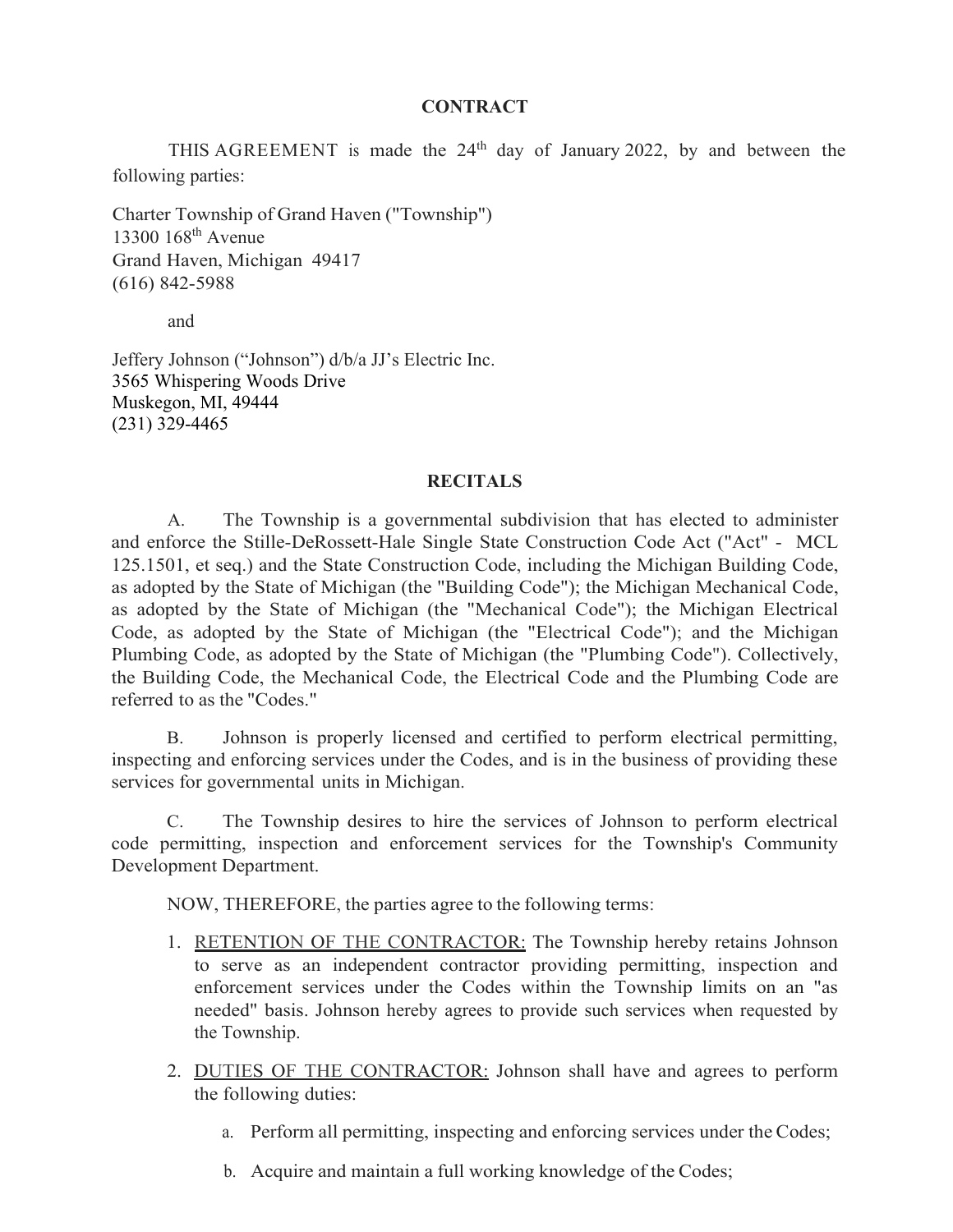- c. Complete and provide to the Township a permanent record of the dutiesperformed pursuant to this Agreement;
- d. Prepare and approve permits, inspection certificates and notices of violation as may be required under the Codes, for issuance by the Township;
- e. Consult with and assist the Township, its administrative staff and its attorneys with respect to problems with particular construction projects, prosecutions for violations of the Codes, questions of interpretation or application of the Codes and other matters relating to the performance of inspections and the enforcement of the Codes;
- f. Perform all duties in a timely and competent manner which is satisfactory to the Township; and
- g. At all times during the term of this Agreement, maintain all licenses and/or certifications required to permit Johnson to conduct permitting, inspecting and enforcing services under the codes for the Township.
- 3. COMPENSATION: As compensation for services to be provided by Johnson, the Township agrees to pay him fifty dollars (\$50.00) per inspection, which is actually performed by Johnson.

Payment for Johnson's services shall be paid to Jeffery Johnson d/b/a JJ's Electric Inc.

- 4. HOURS: Johnson shall schedule all inspections through the offices of the Township pursuant to any limitations of state law. Further, he agrees to be reasonably available and for sufficient amounts of time as the need for such inspections demands.
- 5. INDEPENDENT CONTRACTOR: Johnson acknowledges that in performance of all work and duties pursuant to the Agreement, Johnson shall be at all times performing as an independent contractor. Except for compliance with the provisions of this Agreement, the Township shall neither have nor exercise any control or direction over the methods and means by which Johnson performs his duties and work. Johnson shall provide and maintain, at his sole expense, all equipment and supplies necessary to perform the duties required under this Agreement and to pay all ancillary expenses related to such performance. Johnson shall provide for his own transportation for the performance of duties under this Agreement and shall be responsible for all expenses related to the operation of the motor vehicle(s), including without limitation, fuel, repair, maintenance, insurance and other incidental expenses.

## 6. INSURANCE. WORKER'S COMPENSATION, INDEMNIFICATION:

- a. Vehicle Insurance. Johnson, at his sole expense, shall secure and maintain in force comprehensive motor vehicle liability insurance during the term of this Agreement and shall provide the Township with a copy of the certificate of insurance upon request from the Township.
- b. Comprehensive General Liability Insurance. Johnson, at his sole expense, shall secure and maintain in force comprehensive general liability insurance during the term of the Agreement and shall provide the Township with a copy of the certificate of insurance upon request from the Township. Such insurance shall include the Township as an additional named insured and shall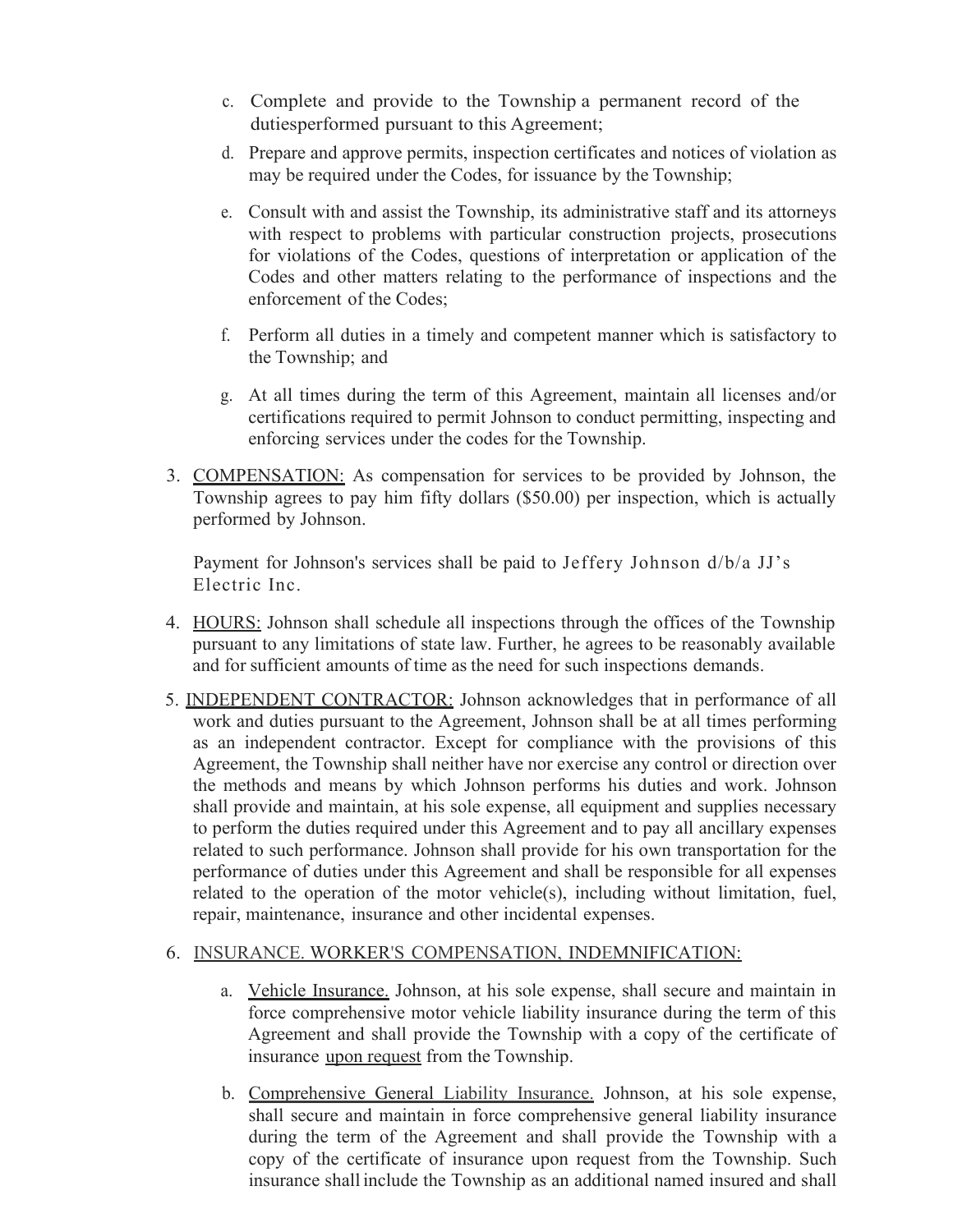provide general liability coverage for property damage and personal injury (including death) arising from any act or omission of Johnson in the minimum coverage limits:

- i. \$1,000,000 per occasion;
- ii. \$2,000,000 aggregate.
- c. Worker's Compensation Insurance. Johnson, at his sole expense, shall secure and maintain in force worker's compensation insurance during the term of this Agreement, in compliance with applicable worker's compensation laws.
- 7. GOVERNMENTAL FUNCTION: The parties agree that the duties performed under this Agreement are governmental functions in accordance with the Act of the Codes. No party shall waive or otherwise act to jeopardize any immunity available to the other party.
- 8. INDEMNIFICATION: Johnson agrees to indemnify and hold harmless the Township and its officers, employees, representatives and agents from and against all claims, demands, actions, causes of action, losses, liability and costs/expenses *(including reasonable attorney fees)* in any manner arising from or related to the Contractor's acts and omissions in matters involving its duties and responsibilities under this Agreement. Each party shall notify the other party of any knowledge and information which may result in a claim against either of them, and shall cooperate with the other party whenever any claim is filed against either party involving, in any manner, the performance of this Agreement.
- 9. MISCELLANEOUS: Limited by the oversight and approval of the Township and its legal staff, Johnson shall have authority and discretion to issue citations for violations of the Codes. If Johnson is required to attend court for such purpose, then he shall receive additional compensation of \$50.00 per hour for such time, measured from when he is obligated to arrive at court and when he is released from his court obligation for the day.
- 10. TERM: The term of this agreement commences January 24, 2022, and exists until December 31, 2022, unless terminated by either party by giving sixty (60) days written notice to the other party.
- 11. SUBSTITUTE: In the event that Johnson is unavailable due to illness or vacation or for any other reason, he or the Township shall have the discretion to appoint a substitute inspector to act on his behalf. Provided, that any such substitute inspector shall be appointed by Johnson or the Township only from a list of pre-approved substitutes, such list of pre-approved substitutes to have all the appropriate qualifications and to have been approved in advance by the Township Board. Payment for the substitute inspector shall be made by the Township to Johnson, who will reimburse his substitute(s) directly.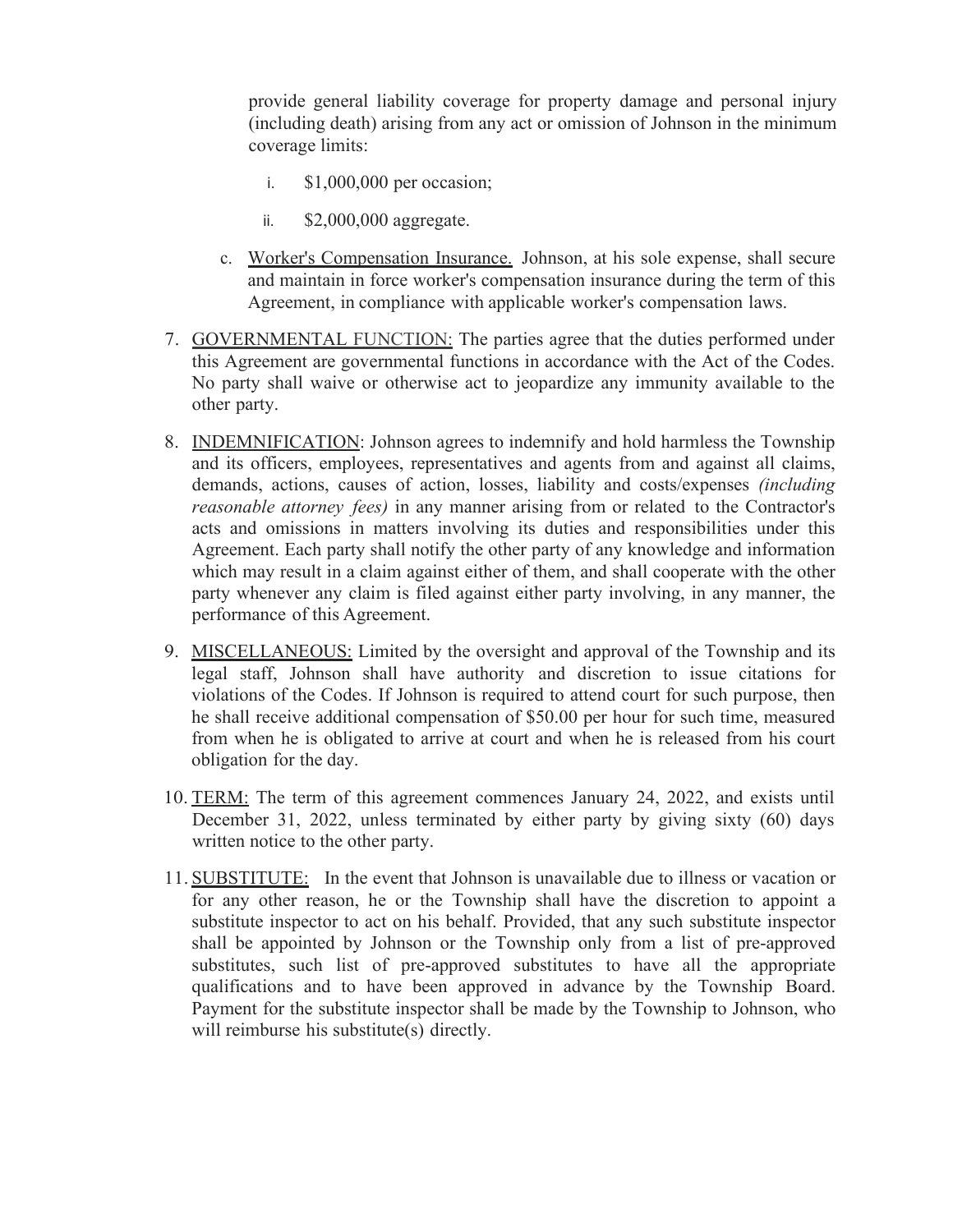This agreement shall constitute the full agreement and understanding of the parties. Any modification or alteration of it shall be in writing and signed by both parties.

IN WITNESS WHEREOF, the parties have executed this Agreement on the date written below.

William D. Cargo, Superintendent

Date

By \_

By

Date and the state of the state of the state of the state of the state of the state of the state of the state of the state of the state of the state of the state of the state of the state of the state of the state of the s

Jeffery Johnson

# **SUBSTITUTION** LIST

- 1. Joel Hosko, Electrical Inspector 3926 Brickyard Road Twin Lake, MI 49457 231-206-2742 Inspector #INSP00049
- 2. Larry Hicks, Electrical Inspector 17607 Navaho Drive Spring Lake, MI 49456 231-206-0677 License #INSP00420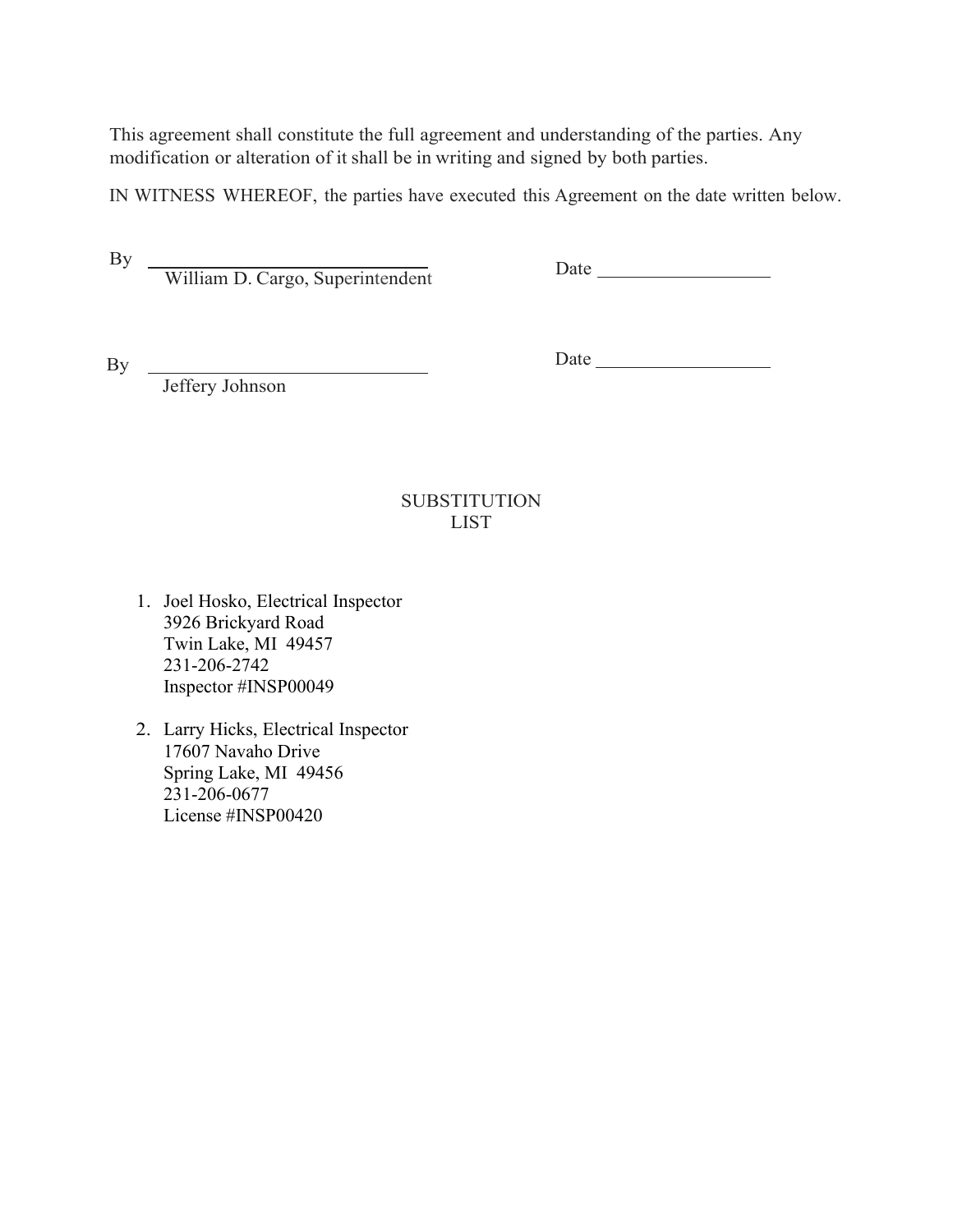#### **EXCERPTS OF MINUTES**

At a meeting of the Township Board of the Grand Haven Charter Township, Ottawa County, Michigan, held on the  $24<sup>th</sup>$  day of January 2022, at 7:00 p.m., local time.

| PRESENT:                                |  |  |  |                  |  |
|-----------------------------------------|--|--|--|------------------|--|
| <b>ABSENT:</b>                          |  |  |  |                  |  |
| The following resolution was offered by |  |  |  | and supported by |  |

#### **RESOLUTION 22-01-01**

**WHEREAS**, the Township desires to place before its electors at the May 2022 election a Fire/Rescue Department millage renewal proposition;

### **NOW, THEREFORE, BE IT RESOLVED AS FOLLOWS:**

1. The following proposition shall be submitted to the qualified electors of Grand Haven Charter Township, Ottawa County, Michigan, at an election held in May of 2022:

### FIRE/RESCUE DEPARTMENT MILLAGE RENEWAL PROPOSITION

Shall an expiring previously voted increase in property taxes levied against property in Grand Haven Charter Township, Ottawa County, Michigan, reduced by required rollback to 1.8099 mills, be renewed and increased for five (5) years, 2022 through 2026, inclusive, in the amount of 1.9 mills (\$1.90 per thousand dollars of taxable valuation), for all property in the Township, to provide funds to operate and equip the Township's Fire/Rescue Department; and shall the Township be authorized to levy the tax? The estimate of the revenue the Township will collect if the millage is approved and levied in its entirety in the 2022 calendar year is approximately \$1,722,958.

$$
\begin{array}{cc} \text{YES} & \text{()} \\ \text{NO} & \text{()} \end{array}
$$

2. The Township Clerk is authorized and directed to timely certify this resolution, containing the Fire/Rescue Department Millage Renewal Proposition, to the County Clerk for the County of Ottawa, Michigan.

3. All resolutions in conflict in whole or in part are revoked to the extent of such conflict.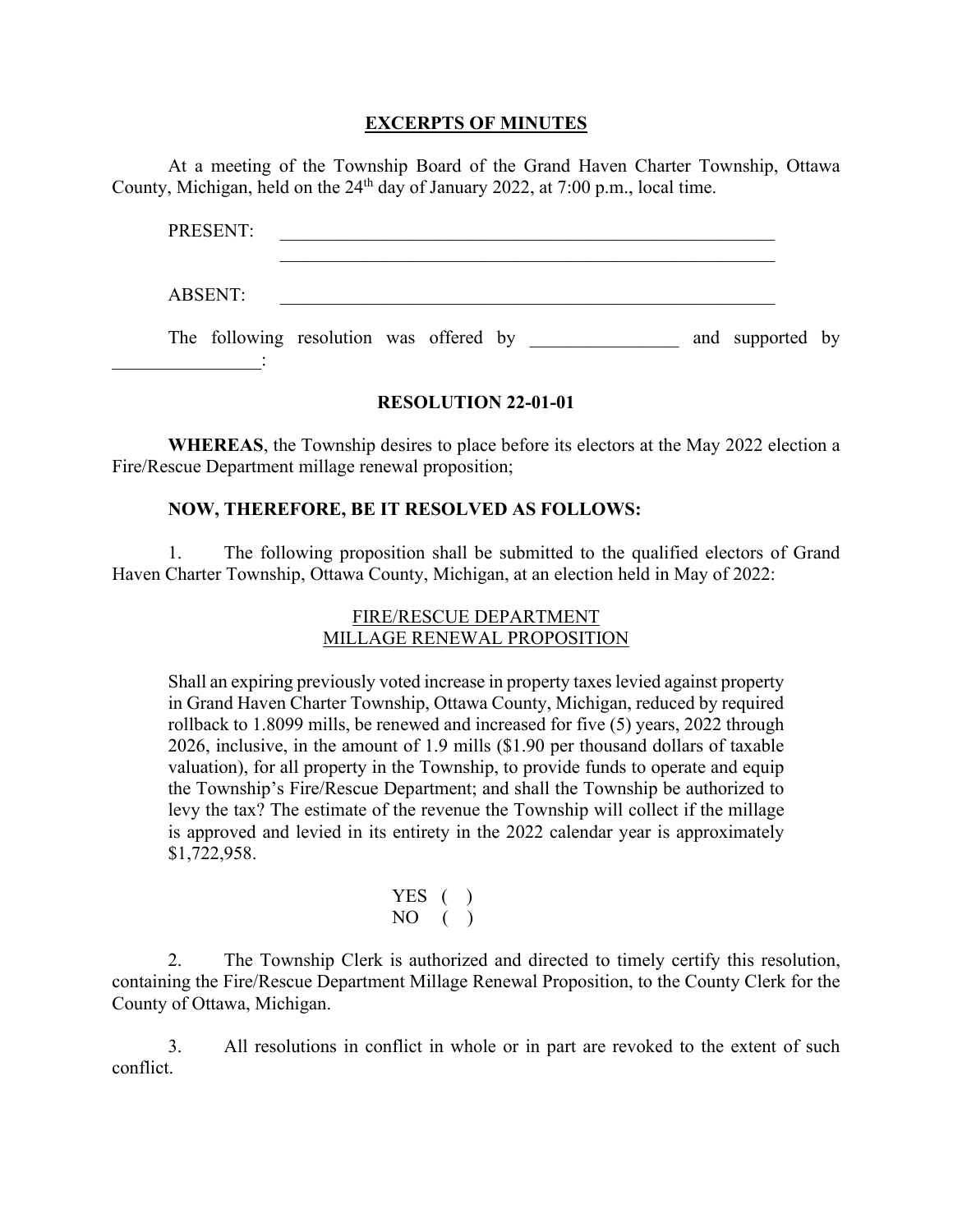YES:

NO:

## **RESOLUTION DECLARED AND ADOPTED.**

Dated: January 24, 2022

Laurie Larsen, Clerk

## **CERTIFICATE**

I, the undersigned, the duly qualified and acting Township Clerk of Grand Haven Charter Township, Ottawa County, Michigan, certify that the foregoing is a true and complete copy of the resolution adopted by the Township Board at a regular meeting of the Township Board held on the 24<sup>th</sup> day of January 2022. I further certify that public notice of the meeting was given pursuant to and in full compliance with Michigan Act 267 of 1976, as amended, and that the minutes of the meeting were kept and will be or have been made available as required by the Act.

Laurie Larsen, Clerk

 $\mathcal{L}_\mathcal{L}$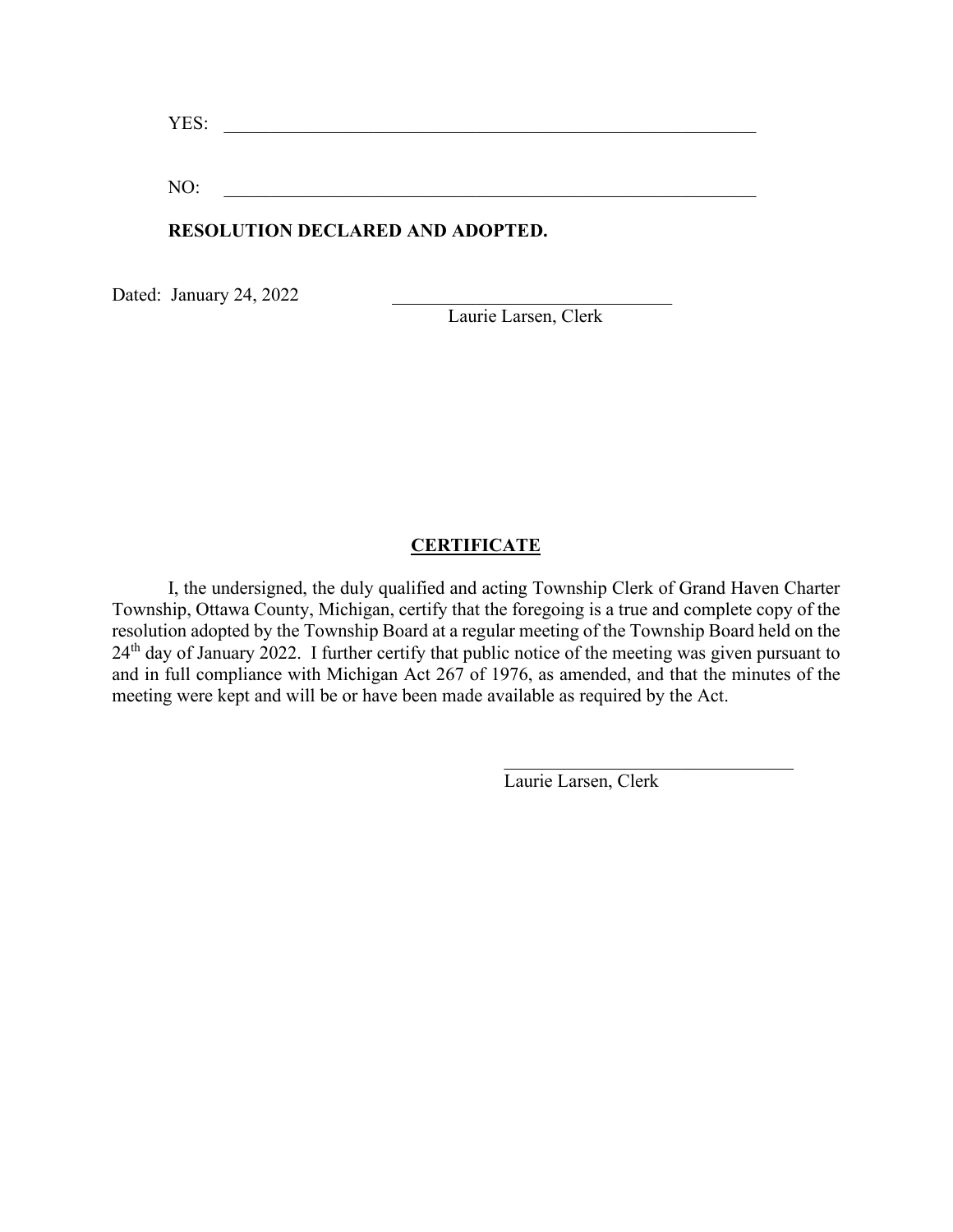#### **RESOLUTION # 22-01-02**

WHEREAS, the Ottawa County Road Commission conducted a traffic study that sampled vehicular speeds on a segment of Lincoln Street between US-31 and Lakeshore Drive, reviewed accident data, and documented road characteristics; and

WHEREAS, a study team concluded that a 50-mph posted speed limit could be justified by the traffic study.

NOW, THEREFORE, be it resolved that the Township Board of Grand Haven Charter Township, Ottawa County, Michigan does hereby recommend that the study team′s recommendation of a 50-mph posted speed limit on Lincoln Street between US-31 and Lakeshore Drive be implemented.

AYES: NAYS:

ABSENT AND NOT VOTING:

RESOLUTION DECLARED ADOPTED.

Dated: January  $24<sup>th</sup>$ ,  $2022$ 

Laurie Larsen, Township Clerk

## **CERTIFICATE**

I, the undersigned, duly qualified and acting Township Clerk of the Charter Township of Grand Haven, Ottawa County, Michigan, do hereby certify that the foregoing is a true and complete copy of the resolution adopted by the Township Board at a regular meeting of the Township Board held on the 24<sup>th</sup> day of January 2022. I do further hereby certify that public notice of said meeting was given pursuant to and in full compliance with Michigan Act 267 of 1976, as amended, and that the minutes of said meeting were kept and will be or have been made available by said act.

Dated: January 24, 2022

Laurie Larsen, Township Clerk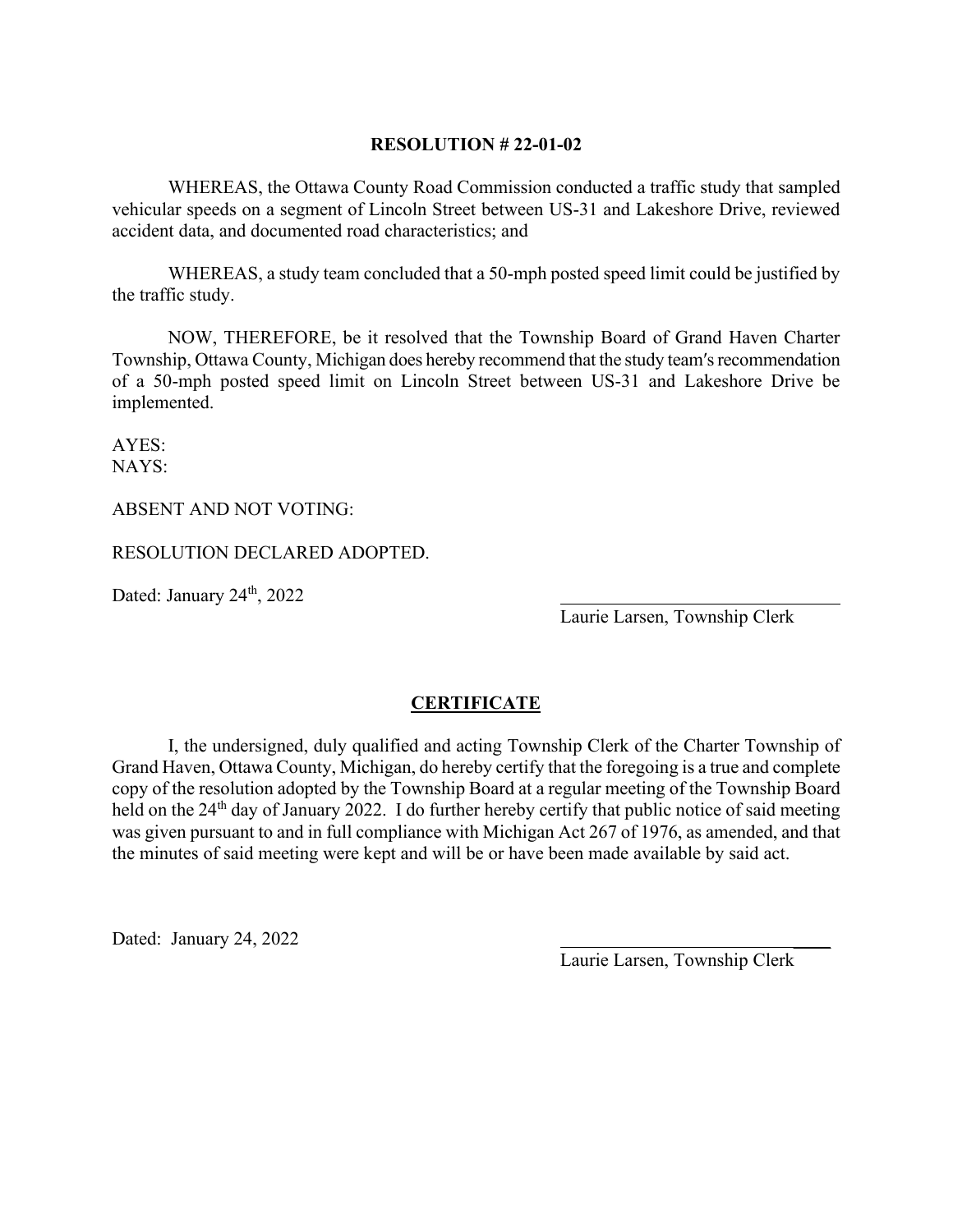

# SUPERINTENDENT'S MEMO

DATE: January 18, 2022

TO: Township Board

FROM: Cargo

SUBJECT: Reject Master Plan Amendments

Per the direction of the Township Board, please find Resolution 22-01-03 that rejects the Planning Commission's recommended amendments to the Township's Master Plan.

It is noted that the Township Board only has a binary choice of either approving a resolution adopting the proposed Master Plan amendments or approving a resolution rejecting the proposed Master Plan amendments with an explanation as to the objections.

That said, the Board rejection is not due to disagreements regarding the work completed by the Planning Commission. Rather, this action is because of new information on proposed development projects that arose after the Planning Commission approved the Master Plan amendments in November.

Specifically, the Board will be requesting that the Planning Commission consider the following developments and their impact on the proposed Master Plan amendments:

- 1. Jost International must either expand their current facility within the City Industrial Park or move to a different location. However, to expand their facility, the Township's Master Plan will need to be amended allowing for light industrial zoning north of the Vincent Drain. This is a Master Plan amendment that has historically been supported by staff and the Chamber of Commerce.
- 2. Coach Road Capital has requested that the Master Plan designation on two parcels adjacent to and abutting the Lakeshore Flats apartment complex be changed from Office/Service to High Density Residential to allow for the expansion of this apartment complex.
- 3. The Redstone Group has requested that three large parcels adjacent to and including the NOCH property near the M-45/US-31 property be Master Planned to allow for a mixed-use residential property (*i.e., apartments, condominiums and single-family*).
- 4. The Board also requested that areas Master Planned for Agricultural Preserve be considered for Rural Residential – with the understanding that Rural Residential is to be served by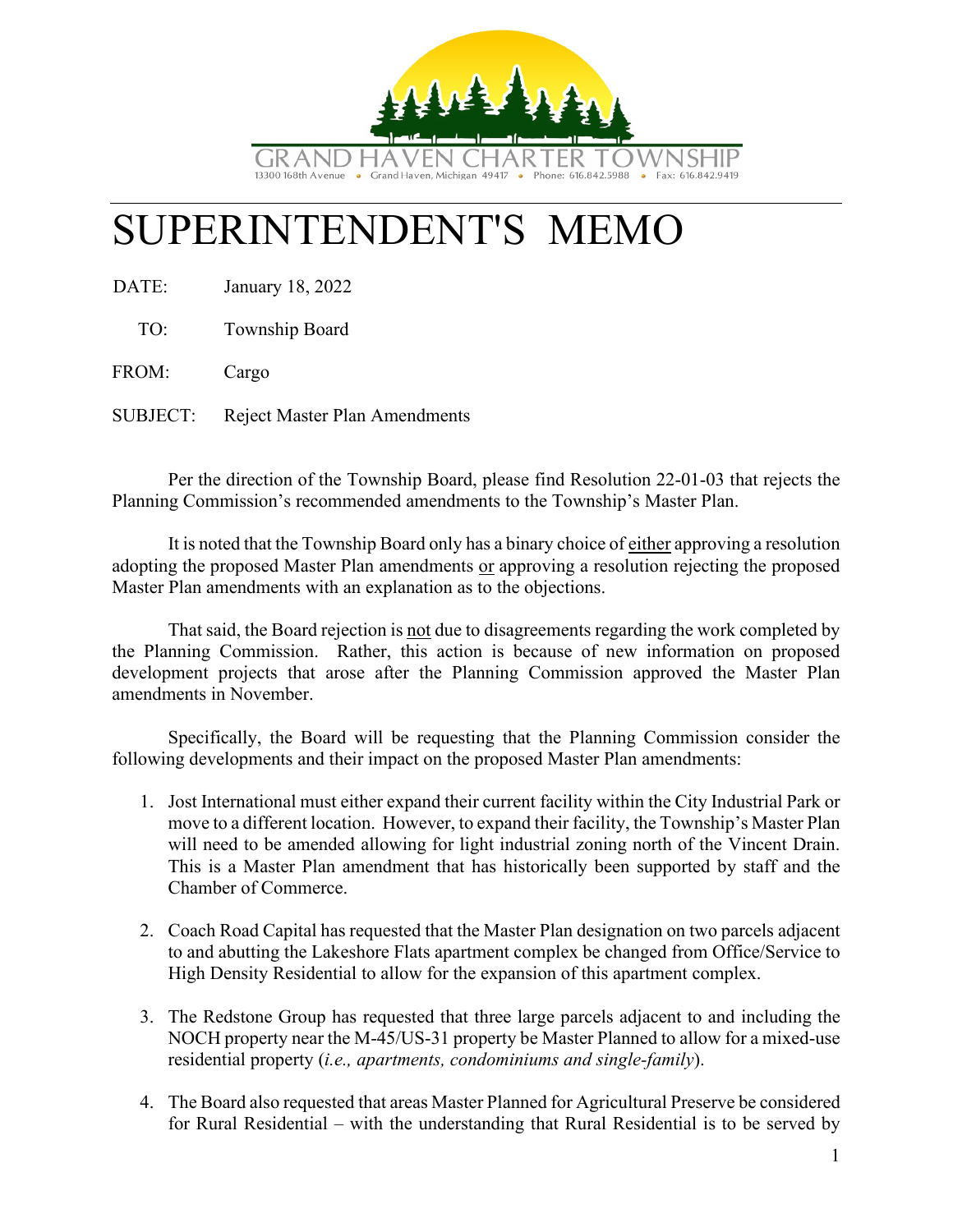paved roads so any changes would be limited to areas where paved roads currently exist or may be installed within the next five years.

To reject the proposed Master Plan amendments and to refer the process back to the Planning Commission, the following motion can be offered:

## **Motion to adopt Resolution 22-01-03 that rejects the amended Grand Haven Charter Township Master Plan and returns the Master Plan to the Planning Commission to allow consideration of the listed objections.**

If you have any questions or comments prior to the meeting, please me.

#### 125.3843 Proposed master plan; public hearing; notice; approval by resolution of planning commission; statement; submission of copy of master plan to legislative body; approval or rejection by legislative body; procedures; submission of adopted master plan to certain entities.

Sec. 43. (1) Before approving a proposed master plan, a planning commission shall hold not less than 1 public hearing on the proposed master plan. The hearing shall be held after the expiration of the deadline for comment under section 41(3). The planning commission shall give notice of the time and place of the public hearing not less than 15 days before the hearing by publication in a newspaper of general circulation within the local unit of government. The planning commission shall also submit notice of the public hearing in the manner provided in section 39(3) to each entity described in section 39(2). This notice may accompany the proposed master plan submitted under section 41.

 $(2)$  The approval of the proposed master plan shall be by resolution of the planning commission carried by the affirmative votes of not less than 2/3 of the members of a city or village planning commission or not less than a majority of the members of a township or county planning commission. The resolution shall refer expressly to the maps and descriptive and other matter intended by the planning commission to form the master plan. A statement recording the planning commission's approval of the master plan, signed by the chairperson or secretary of the planning commission, shall be included on the inside of the front or back cover of the master plan and, if the future land use map is a separate document from the text of the master plan, on the future land use map. Following approval of the proposed master plan by the planning commission, the secretary of the planning commission shall submit a copy of the master plan to the legislative body.

(3) Approval of the proposed master plan by the planning commission under subsection (2) is the final step for adoption of the master plan, unless the legislative body by resolution has asserted the right to approve or reject the master plan. In that case, after approval of the proposed master plan by the planning commission, the legislative body shall approve or reject the proposed master plan. A statement recording the legislative body's approval of the master plan, signed by the clerk of the legislative body, shall be included on the inside of the front or back cover of the master plan and, if the future land use map is a separate document from the text of the master plan, on the future land use map.

| Rendered Wednesday, December 29, 2021 | Page 9 | Michigan Compiled Laws Complete Through PA 131 of 2021 |
|---------------------------------------|--------|--------------------------------------------------------|
| ©                                     |        | Courtesy of www.legislature.mi.gov                     |

(4) If the legislative body rejects the proposed master plan, the legislative body shall submit to the planning commission a statement of its objections to the proposed master plan. The planning commission shall consider the legislative body's objections and revise the proposed master plan so as to address those objections. The procedures provided in subsections  $(1)$  to  $(3)$  and this subsection shall be repeated until the legislative body approves the proposed master plan.

(5) Upon final adoption of the master plan, the secretary of the planning commission shall submit, in the manner provided in section 39(3), copies of the adopted master plan to the same entities to which copies of the proposed master plan were required to be submitted under section 41(2).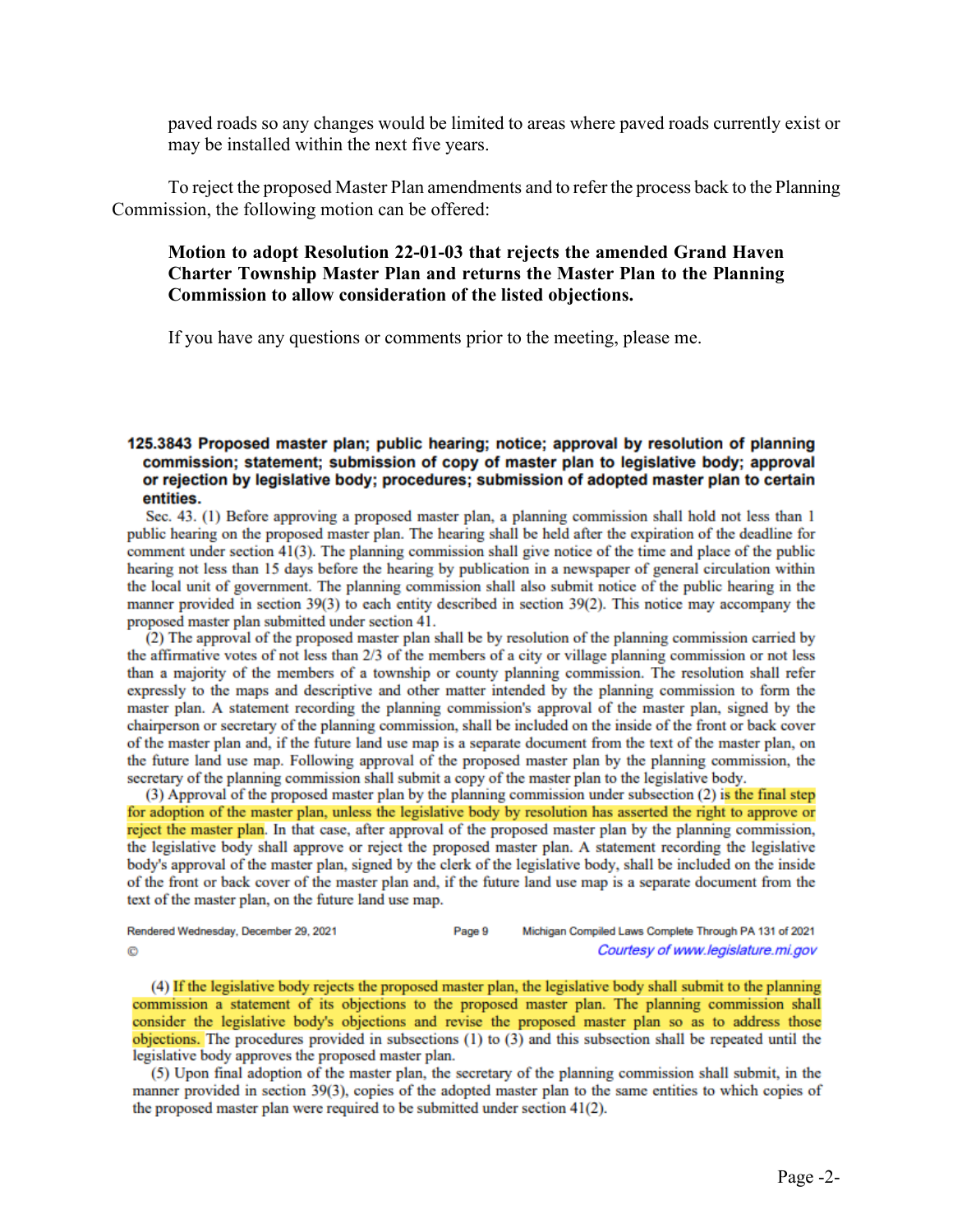At a regular meeting of the Township Board of Trustees of the Charter Township of Grand Haven, Ottawa County, Michigan, held on the 24<sup>th</sup> day of January 2022, at 7:00 p.m. The meeting was held at the Township of Grand Haven, 13300 168th Avenue, Grand Haven, Michigan.

PRESENT: ABSENT:

After certain matters of business had been discussed, Supervisor Reenders announced that the next order of business was the consideration of a resolution to formally reject the Grand Haven Charter Township Future Land Use Map. Following discussion, the following resolution was offered by and supported by  $\cdots$ 

# **RESOLUTION NO. 22-01-03 Rejection of the Amended Grand Haven Charter Township Future Land Use Map**

**WHEREAS**, Grand Haven Charter Township, Ottawa County, Michigan has a duly constituted Planning Commission whose responsibilities under the Michigan Planning Enabling Act, Public 33 or 2008, as amended, include the preparation of a Future Land Use Map to guide future land use development in the community; and,

**WHEREAS**, the Township Planning Commission did issue its notice of intent to prepare a plan in accordance with Section 39, (2) of Public Act 33; and,

**WHEREAS**, the Township Planning Commission prepared an amended Future Land Use Map and submitted the plan to the Township Board for review and comment on August 09, 2021 and authorized distribution of the Future Land Use Map to the entities that received the notice of intent to prepare the plan; and,

**WHEREAS**, after expiration of a 42 day review and comment period, the Township Planning Commission did give notice of a public hearing on the draft map in accordance with Section 43, (1) of Public Act 33, with such public hearing being held on November 15, 2021; and,

**WHEREAS**, the Planning Commission did conditionally approve the 2021 Future Land Use Map and associated Future Land Use and Zoning Plan, which replaces Chapter 9 of the Resilient Master Plan, pursuant to the Michigan Planning Enabling Act of 2008, as amended on November 15, 2021 after no additional public comments were received; and,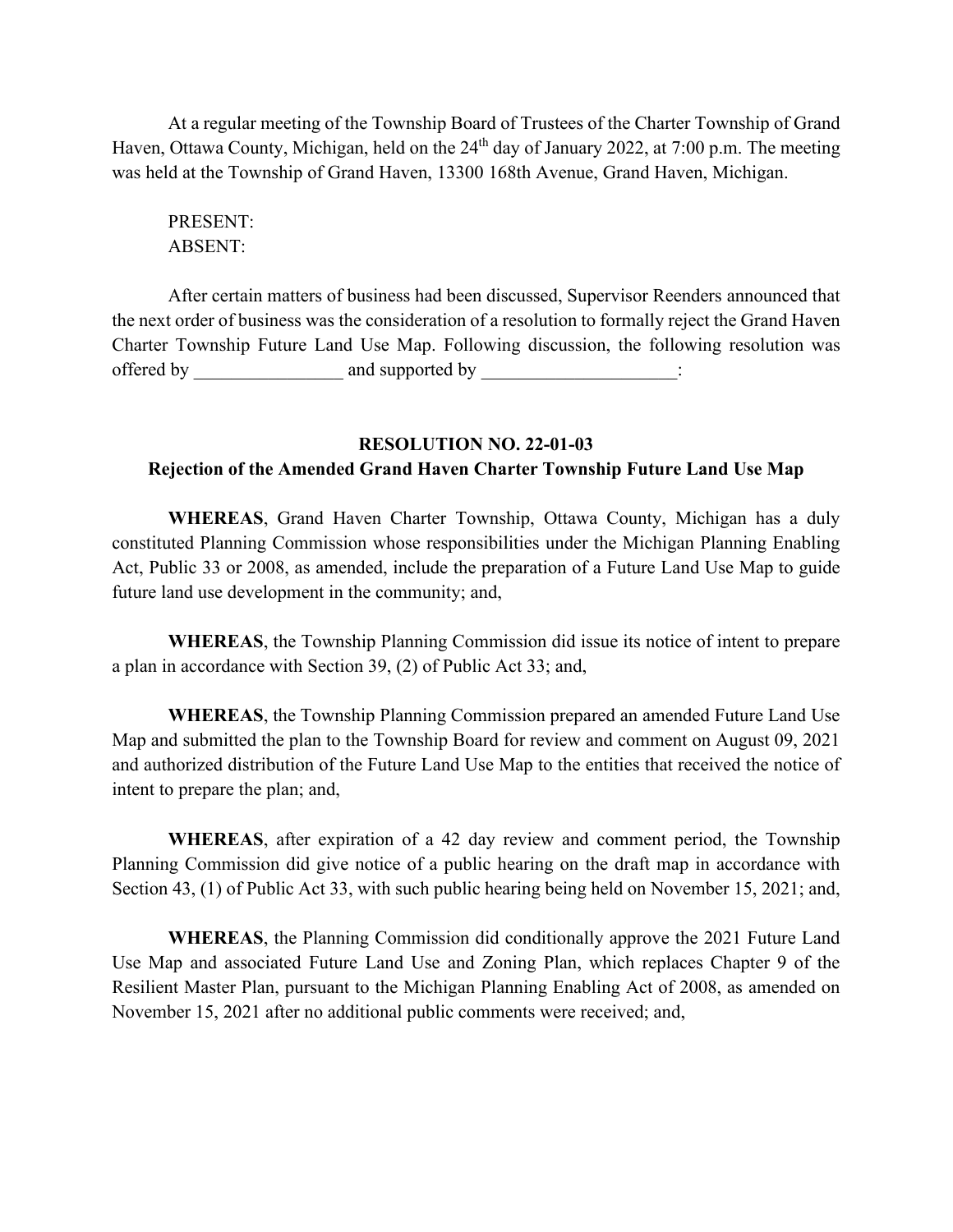**WHEREAS**, Planning Staff changed language for future land use classification from "Rural Residential" to "Rural Preservation" in accordance with the conditional approval of the Planning Commission; and,

**WHEREAS**, new information on proposed development projects was brought during the month of December, 2021, to the Planning Staff by members of the public doing business as established developers and operators in the community of such significance to question the certainty of the amended Future Land Use Map changes, the concerns of which they expressed during the public discussion period with the Township Board of Trustees during a regular meeting on January  $10^{th}$ , 2022; and,

**WHEREAS**, the Township Board of Trustees did agree that the information presented did merit enough degree of uncertainty in the adoption of the 2021 Future Land Use Map to support a resolution rejecting it with such concerns being recorded in the reasons following;

**NOW, THEREFORE, BE IT RESOLVED**, that the Grand Haven Charter Township Board of Trustees does **not** support, and hereby formally rejects the amended Future Land Use Map for reasons that include but are not unanimously agreed upon in the following:

- 1. Jost International must either expand their current facility within the City Industrial Park or move to a different location. However, to expand their facility, the Township's Master Plan will need to be amended allowing for light industrial zoning north of the Vincent Drain. This is a Master Plan amendment that has historically been supported by staff and the Chamber of Commerce.
- 2. Coach Road Capital has requested that the Master Plan designation on two parcels adjacent to and abutting the Lakeshore Flats apartment complex be changed from Office/Service to High Density Residential to allow for the expansion of this apartment complex.
- 3. The Redstone Group has requested that three large parcels adjacent to and including the NOCH property near the M-45/US-31 property be Master Planned to allow for a mixeduse residential property (*i.e., apartments, condominiums and single-family*). (*It was noted that Housing Next projects that our region will need an additional 829 rental units over the next four years and 2,145 units over the same period*.)
- 4. Areas Master Planned for Agricultural Preserve be considered for Rural Residential with the understanding that Rural Residential is to be served by paved roads so any changes would be limited to areas where paved roads currently exist or may be installed within the next five years.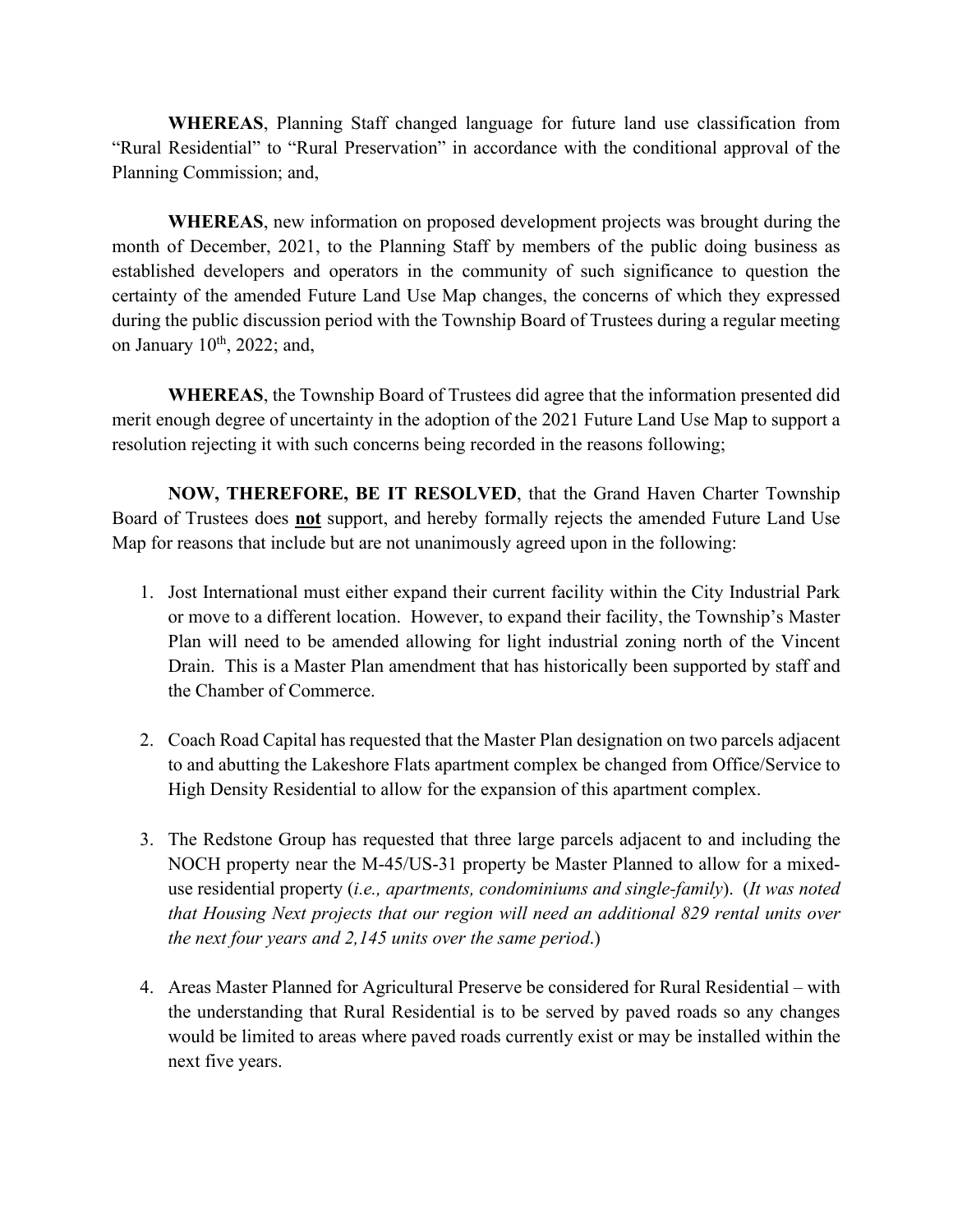All resolutions in conflict with this resolution are revoked to the extent of such conflict.

AYES: NAYS: ABSENT:

RESOLUTION DECLARED: ADOPTED ON: January 24, 2022

Laurie Larsen, Township Clerk

## **CERTIFICATE**

I, the undersigned, the duly qualified Township Clerk of the Charter Township of Grand Haven, Ottawa County, Michigan, certify that the foregoing is a true and complete copy of the resolution adopted by the Township Board at a regular meeting of the Township Board held on the 24<sup>th</sup> day of January 2022. I further certify that public notice of the meeting was given pursuant to and in full compliance with Michigan Act 267 of 1976, as amended, and that the minutes of the meeting were kept and will be or have been made available as required by the Act.

Laurie Larsen, Township Clerk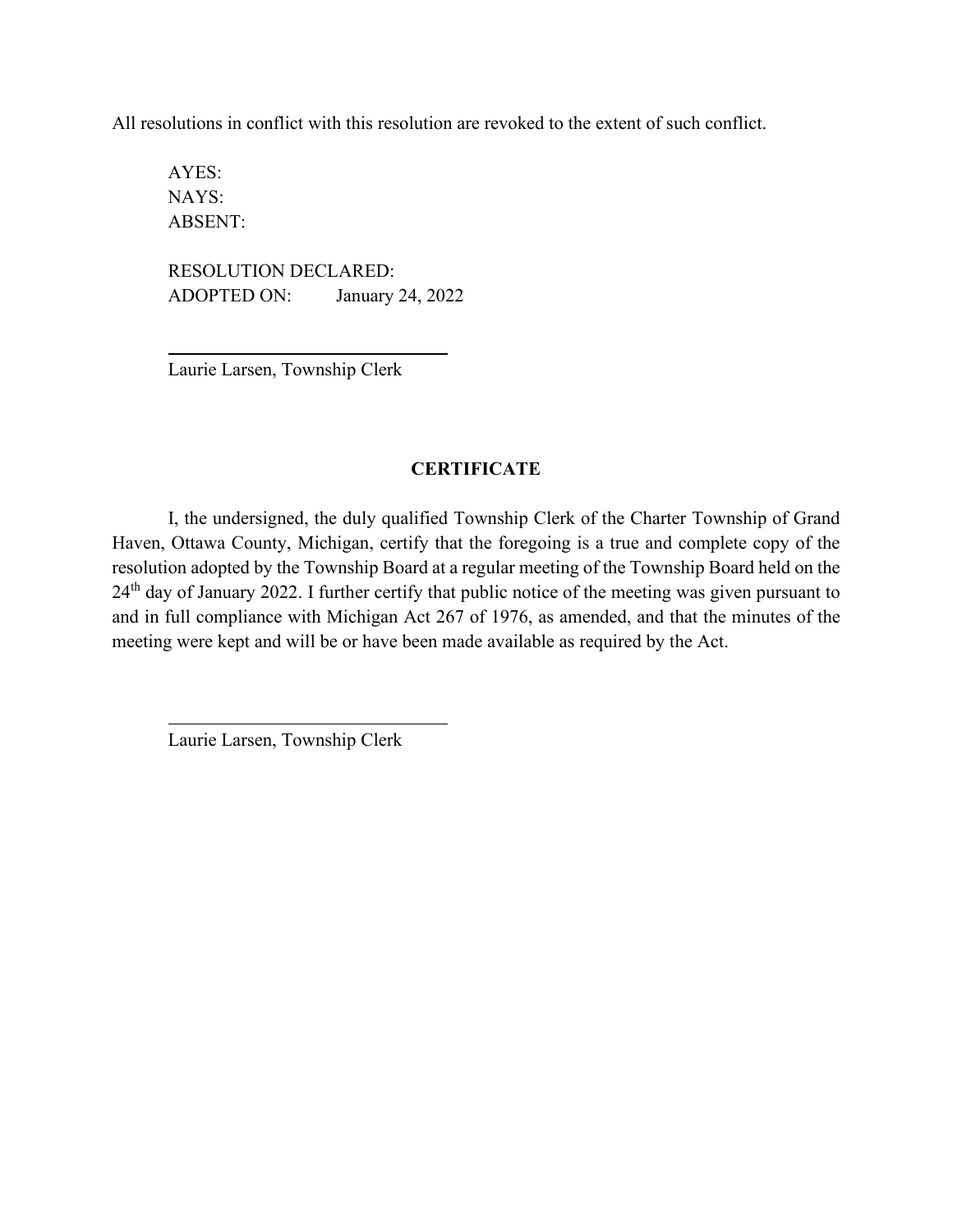

TO: Township Board FROM: Andrea Dumbrell, Human Resources Director DATE: January 19, 2022 RE: De Minimis Benefits Policy

Upon review of the Township's Personnel and Financial Administration Policies and Procedures, it was discovered the Township does not have a De Minimis Benefits Policy. It is considered a best practice to have a De Minimis Benefits Policy that outlines de minimis benefits that are provided at the discretion of the Township Manager and Board of Trustees within the annual budget. These de minimis benefits include service and commendation awards and programs, the volunteer appreciation dinner, meals/snacks during meetings, gifts provided under special circumstances, and the use of Township equipment.

The Township's Department Directors have had an opportunity to review, provide comments, and indicate their support on the addition of this policy.

Attorney Bultje reviewed the De Minimis Benefits Policy, and he has no concerns with the policy as written. He did point out that *"in Publication 5137, the IRS notes that in answer to a specific fact situation, the IRS found that a value of \$100 would not qualify as de minimis. That was not a general ruling intended to be used in other situations, but it might be helpful for a frame of reference. On the other hand, the finding was over 20 years ago, so the de minimis amount may have increased somewhat based on general inflation since that time."* This is not a concern for the Township, as we are referencing values of \$75 or less.

The Personnel Committee reviewed the De Minimis Benefits Policy on January 19<sup>th</sup>, and supported forwarding the policy to the Township Board for approval.

If the Township Board supports this addition to the Administration Policies and Procedures Manual, the following motion could be offered for consideration:

# *Motion to approve Resolution 22-01-04, authorizing the addition of the De Minimis Benefits Policy as submitted.*

The policy is attached for your review. If you have any questions regarding the recommended language, please contact Bill Cargo, Andrea Sandoval, or me.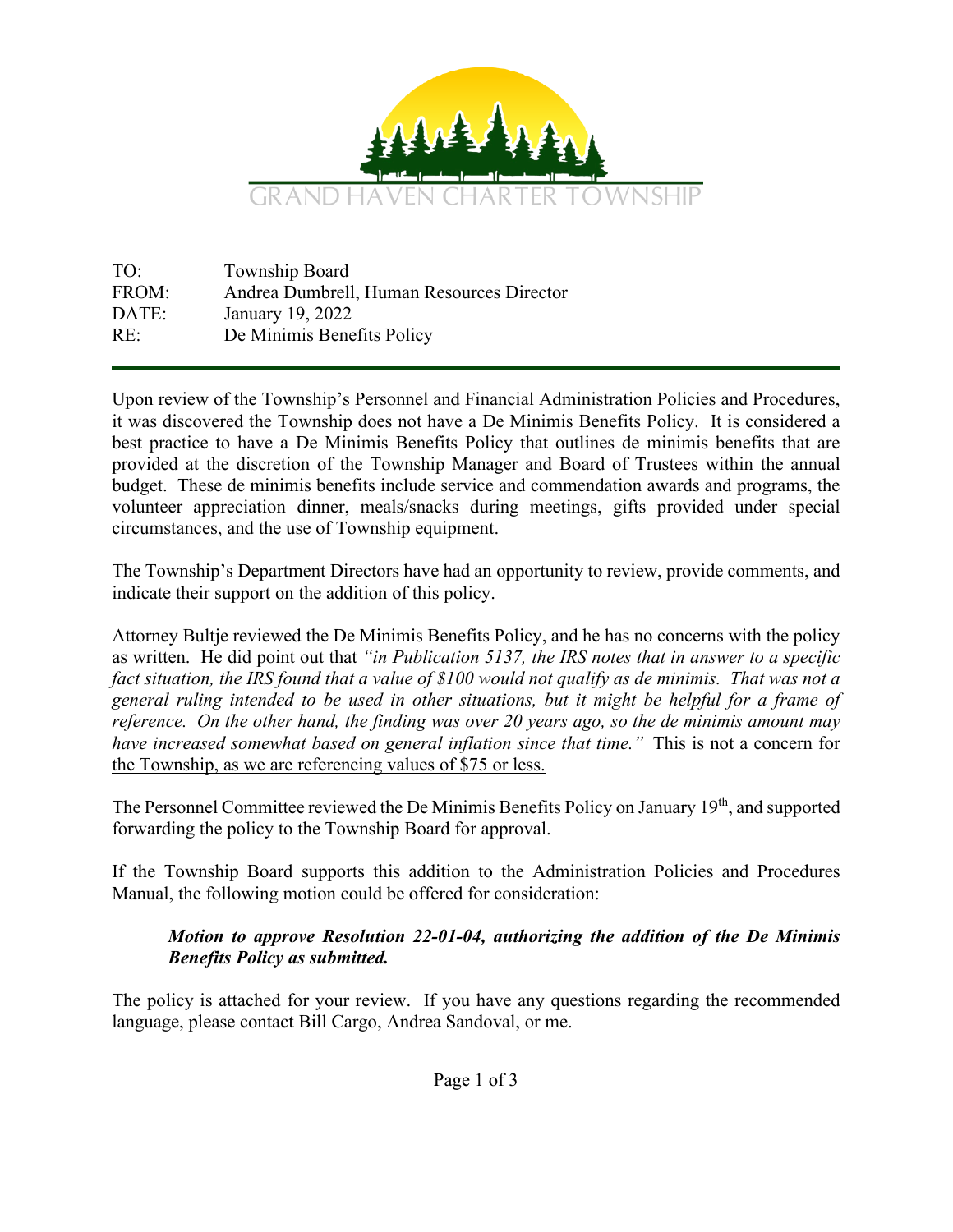# **De Minimis Benefits Policy**

In general, a de minimis benefit is one for which, considering its value and the frequency with which it is provided, is so small that accounting for it is unreasonable or impractical. De minimis benefits are excluded from taxable income under Internal Revenue Code section 132(a)(4) and include items which are not specifically excluded under other sections of the Code. These include such items as the Township's Service Award Program, Volunteer Appreciation Dinner, Meals/Snacks During Meetings, Gifts Provided Under Special Circumstances, and use of Township Equipment.

# A. Service Award and Commendation Programs

- 1. It is the responsibility of the Township Superintendent/Manager, or his/her designee, to make arrangements for service award and commendation ceremonies.
- 2. The purpose of the service award program is to recognize and reward the service of employees at milestones in their careers through a uniform and consistent recognition program. The Township will award gifts, as appropriate, to identify and recognize employees' years of service at the annual service award luncheon.
- 3. The purpose of the commendation program is to recognize fire/rescue staff for their service, dedication, heroism and service to the residents and visitors of the Township. Awards are presented upon successful completion of events, certifications/licensures, years of service and retirement at the annual commendation award dinner.
- B. Volunteer Appreciation Dinner
	- 1. Annually, in December, all Township employees, board members, and committee members will be invited to the appreciation dinner, where they will be recognized for their service.
	- 2. Additionally, one employee will be awarded a trophy and gift for his/her superior customer service, at the appreciation dinner.
- C. Meals/Snacks During Meetings
	- 1. Expenditures will be authorized for departments to purchase refreshments, meals, snacks, and/or supplies for the following events: staff/volunteer training activities, appreciation activities, board meetings, and committee meetings.
	- 2. Such expenditures must receive prior approval from the Township Superintendent/Manager, or his/her designee, and be included with the appropriate department's budget.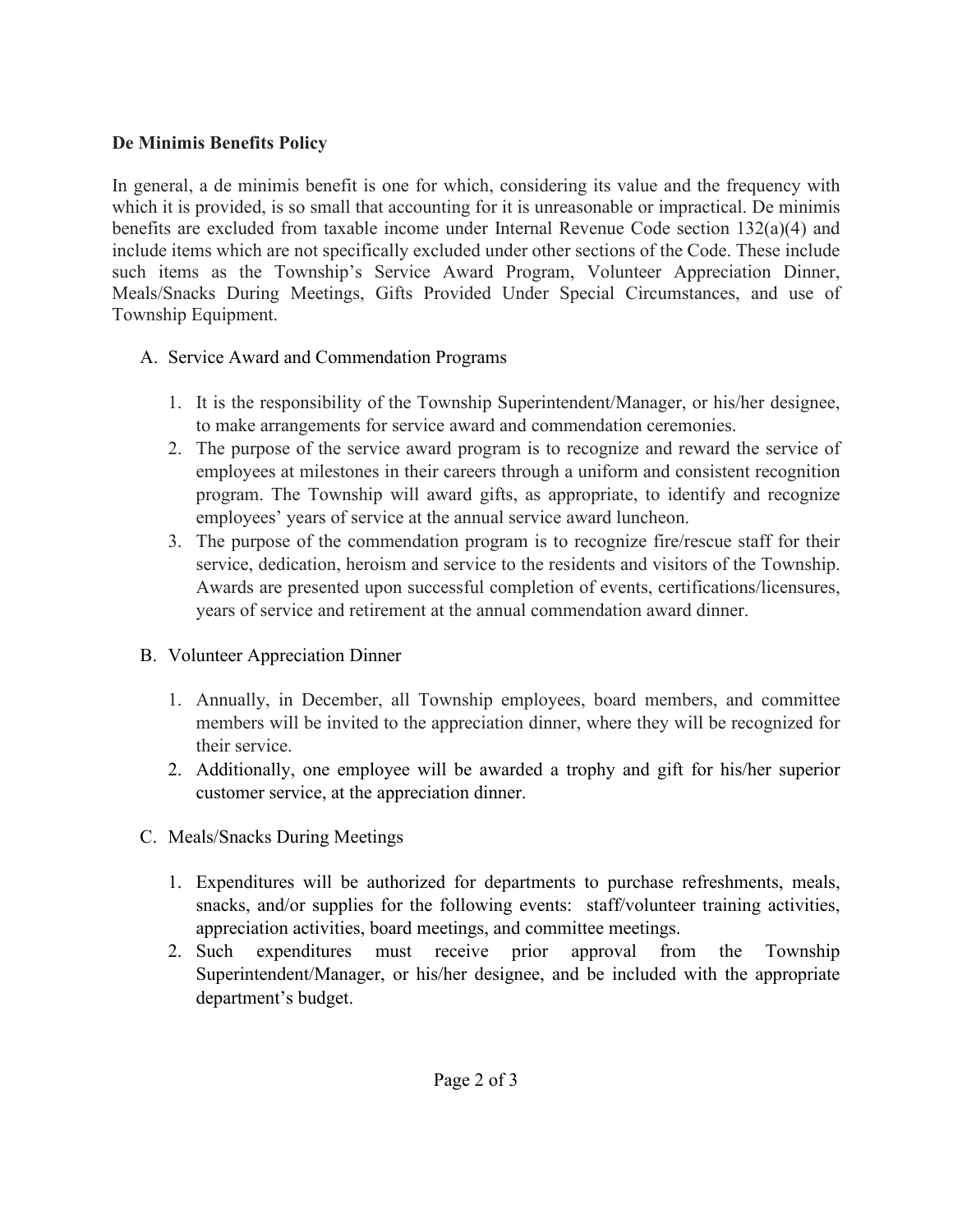# D. Gifts Provided Under Special Circumstances

- 1. Coffee and doughnuts provided to employees on business premises
- 2. Traditional holiday gifts (candy, nuts, etc.) of a relatively small value
- 3. Occasional t-shirts or other apparel of small value for special events
- 4. Flowers, fruit, books etc., provided under special circumstances or other similar property provided to employees under special circumstances e.g., on account of illness, outstanding performance, or family crisis.
- E. Use of Township Equipment
	- 1. Employees are given access to equipment such as computers, telephones, cell phones, photocopiers, printers, scanners and faxes, etc., to conduct government business and the duties associated with their jobs. Limited or incidental use of equipment for personal or non-business purposes is understandable and acceptable in the event of an emergency. This policy is intended to address the taxable nature of incidental, de minimis use of Township equipment only. This section of the policy does not release any employee from complying with any other personnel or administrative policies, in the use of Township equipment.

Cash and cash equivalent items (i.e. gift cards) are never considered de minimis and must be reported as income to the employee. Occasional non-cash gifts valued less than \$75 are considered non-taxable to the employee as the administrative burden of accounting for them is unreasonable.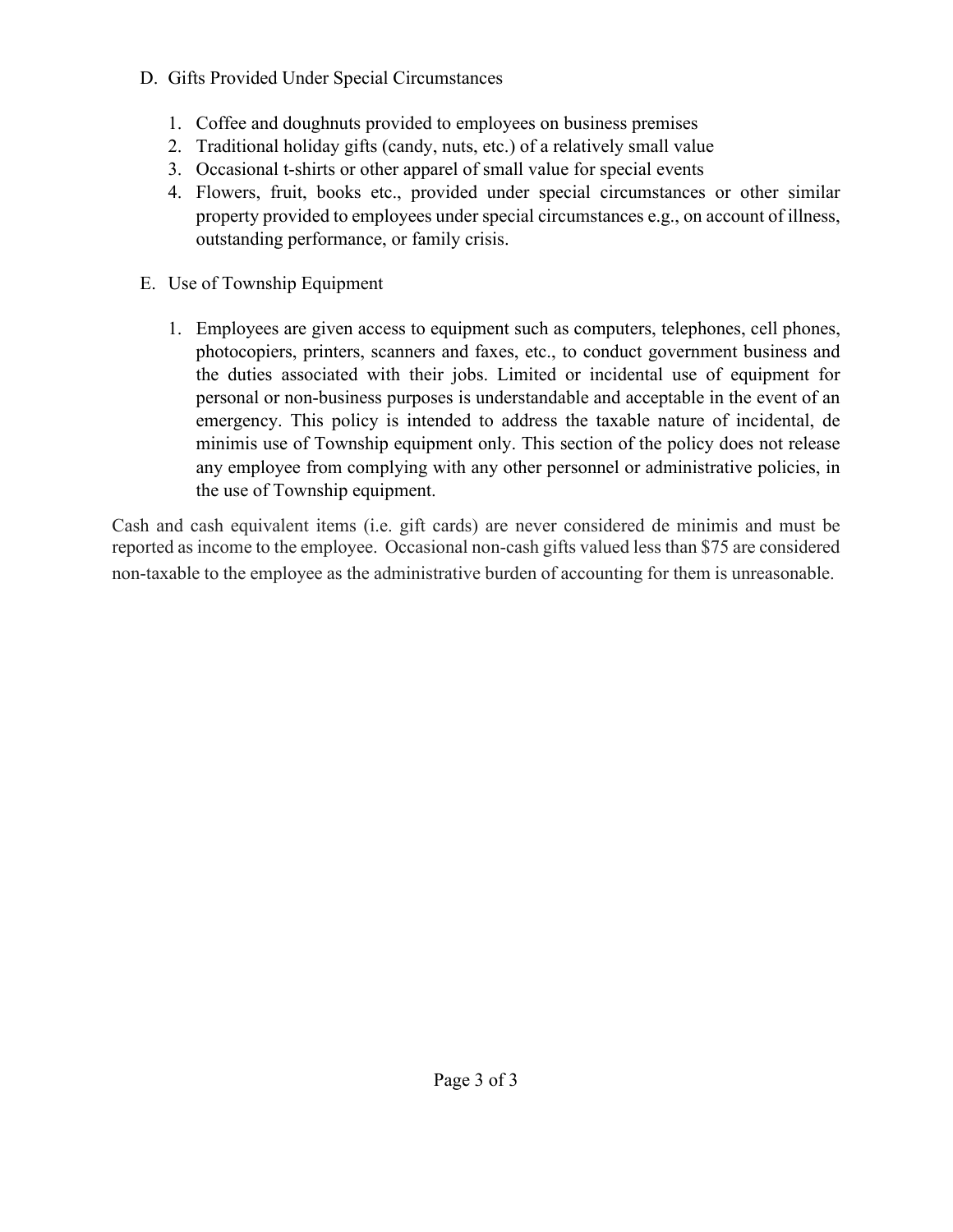At a regular meeting of the Township Board of Grand Haven Charter Township, Ottawa County, Michigan, held at the Township Hall at 13300 168th Ave., Grand Haven, Michigan 49417, on January 24, 2022, at 7:00 p.m., local time.

PRESENT: ABSENT:

The following resolution was offered by and seconded by :

## **RESOLUTION 22-01-04**

**WHEREAS,** Grand Haven Charter Township ("Township") has adopted an Administrative Policies and Procedures Manual; and,

**WHEREAS**, the Grand Haven Charter Township Board ("Township Board") believes that it is in the best interest of the Township to add or amend various sections of the Administrative Policies and Procedures Manual from time-to-time as necessary; and,

**WHEREAS,** the proposed addition has been reviewed by the Personnel Committee and recommended for approval; and,

**WHEREAS**, the Township Board believes that it is reasonable and appropriate to adopt this addition, authorizing the De Minimis Benefits Policy language.

### **NOW, THEREFORE, BE IT HEREBY RESOLVED:**

1. That Section 5.2 De Minimis Benefits, is to read in its entirety as follows:

#### **De Minimis Benefits**

In general, a de minimis benefit is one for which, considering its value and the frequency with which it is provided, is so small that accounting for it is unreasonable or impractical. De minimis benefits are excluded from taxable income under Internal Revenue Code section 132(a)(4) and include items which are not specifically excluded under other sections of the Code. These include such items as the Township's Service Award Program, Volunteer Appreciation Dinner, Meals/Snacks During Meetings, Gifts Provided Under Special Circumstances, and use of Township Equipment.

#### A. Service Award and Commendation Programs

1. It is the responsibility of the Township Superintendent/Manager, or his/her designee, to make arrangements for service award and commendation ceremonies.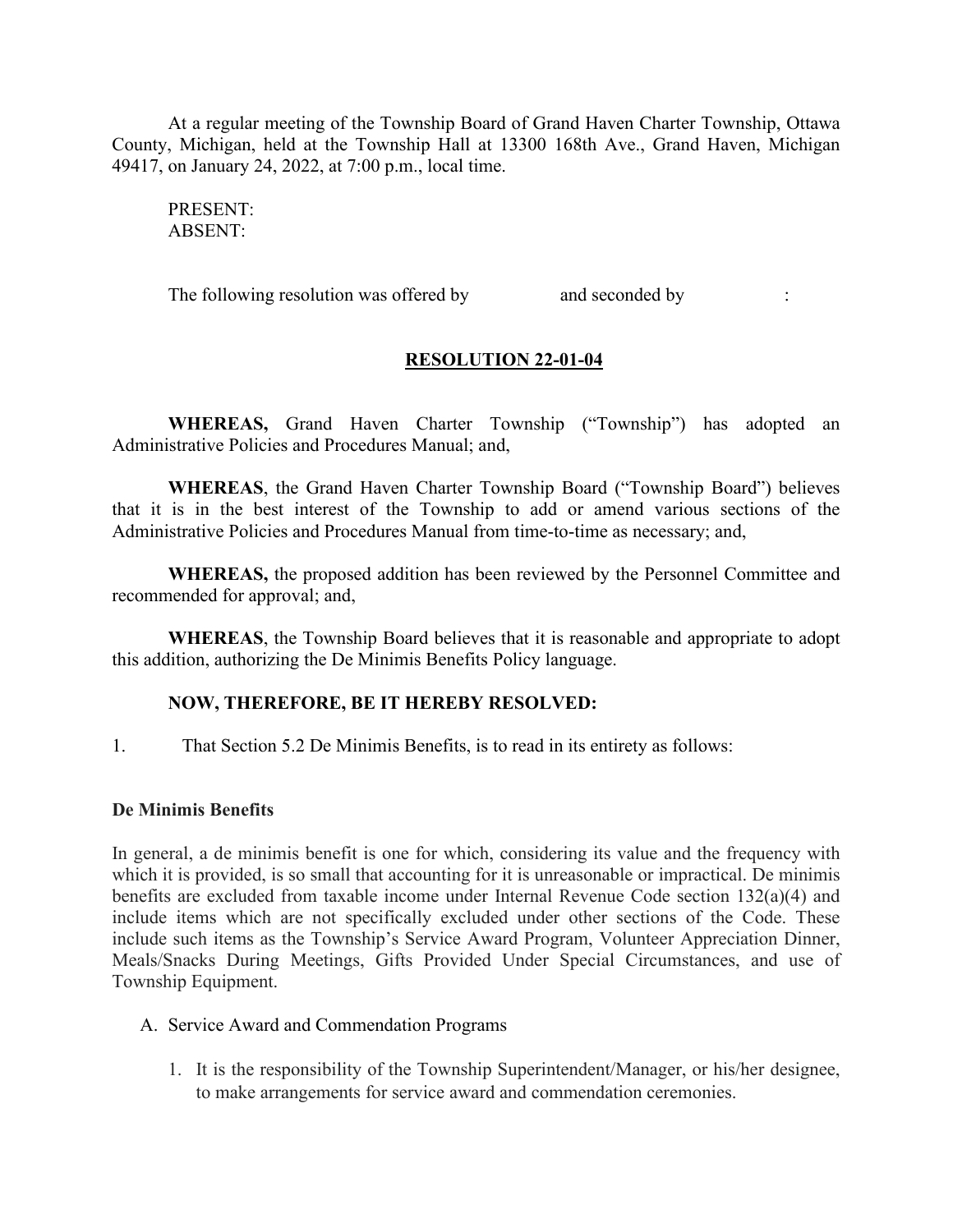- 2. The purpose of the service award program is to recognize and reward the service of employees at milestones in their careers through a uniform and consistent recognition program. The Township will award gifts, as appropriate, to identify and recognize employees' years of service at the annual service award luncheon.
- 3. The purpose of the commendation program is to recognize fire/rescue staff for their service, dedication, heroism and service to the residents and visitors of the Township. Awards are presented upon successful completion of events, certifications/licensures, years of service and retirement at the annual commendation award dinner.
- B. Volunteer Appreciation Dinner
	- 1. Annually, in December, all Township employees, board members, and committee members will be invited to the appreciation dinner, where they will be recognized for their service.
	- 2. Additionally, one employee will be awarded a trophy and gift for his/her superior customer service, at the appreciation dinner.
- C. Meals/Snacks During Meetings
	- 1. Expenditures will be authorized for departments to purchase refreshments, meals, snacks, and/or supplies for the following events: staff/volunteer training activities, appreciation activities, board meetings, and committee meetings.
	- 2. Such expenditures must receive prior approval from the Township Superintendent/Manager, or his/her designee, and be included with the appropriate department's budget.
- D. Gifts Provided Under Special Circumstances
	- 1. Coffee and doughnuts provided to employees on business premises
	- 2. Traditional holiday gifts (candy, nuts, etc.) of a relatively small value
	- 3. Occasional t-shirts or other apparel of small value for special events
	- 4. Flowers, fruit, books etc., provided under special circumstances or other similar property provided to employees under special circumstances e.g., on account of illness, outstanding performance, or family crisis.
- E. Use of Township Equipment
	- 1. Employees are given access to equipment such as computers, telephones, cell phones, photocopiers, printers, scanners and faxes, etc., to conduct government business and the duties associated with their jobs. Limited or incidental use of equipment for personal or non-business purposes is understandable and acceptable in the event of an emergency. This policy is intended to address the taxable nature of incidental, de minimis use of Township equipment only. This section of the policy does not release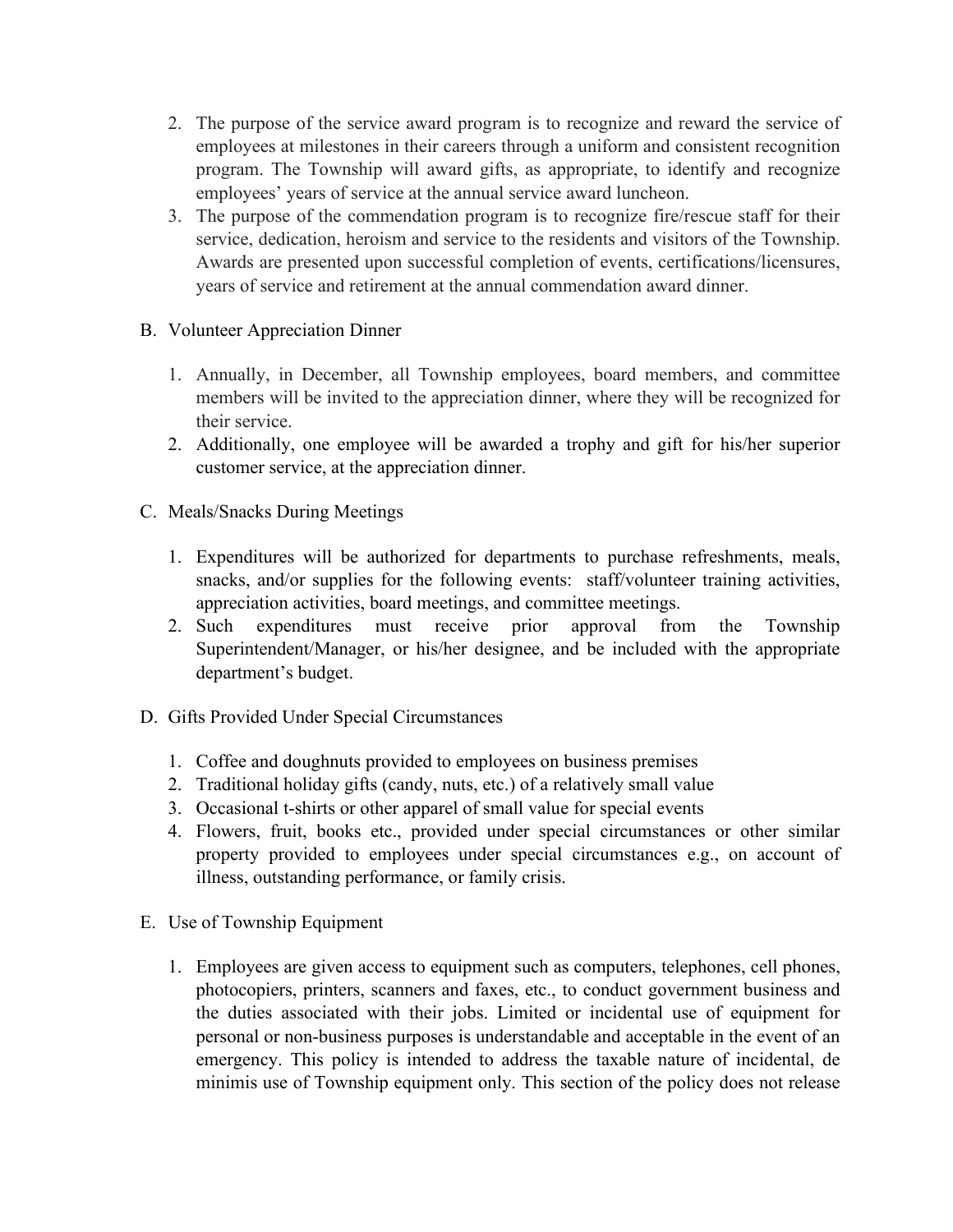any employee from complying with any other personnel or administrative policies, in the use of Township equipment.

Cash and cash equivalent items (i.e. gift cards) are never considered de minimis and must be reported as income to the employee. Occasional non-cash gifts valued less than \$75 are considered non-taxable to the employee as the administrative burden of accounting for them is unreasonable.

2**.** That all resolutions in conflict herewith in whole or in part are hereby revoked to the extent of such conflict.

> YES: NO: ABSENT:

RESOLUTION DECLARED ADOPTED.

DATED: January 24, 2022

Laurie Larsen, Township Clerk